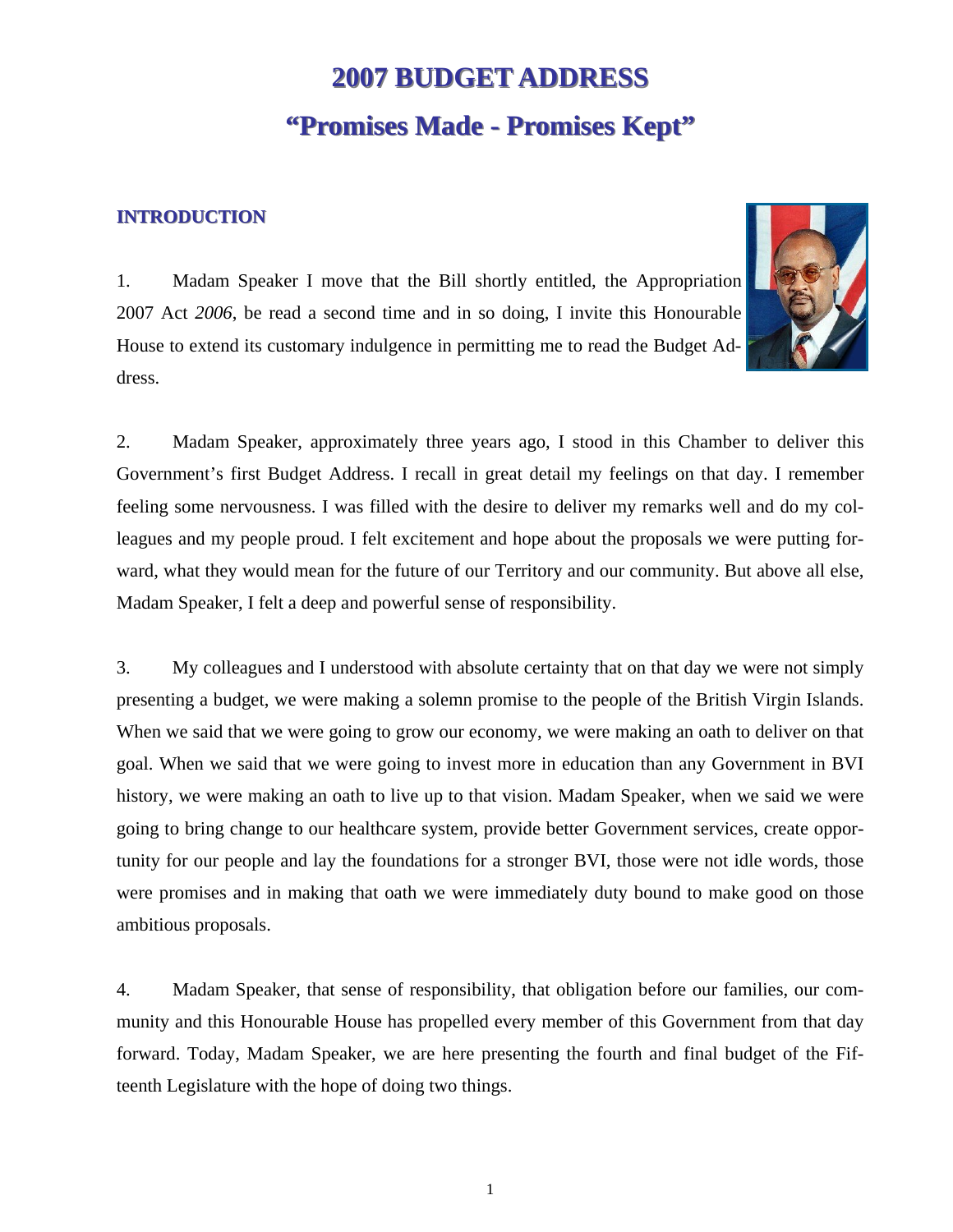6. First, we seek to humbly submit before the judgment of all, our record of achievement and to say with gratitude and with satisfaction that the promises we have made are promises that we have kept. Second, Madam Speaker, we are here to look ahead to the coming year and to offer up before the people, our continued vision for how we will meet the needs of this community and continue to build that foundation that will help us achieve our fullest potential. Madam Speaker, under the strong and resolute leadership of our Chief Minister, Dr. the Honourable D. Orlando Smith, this Government came into office with a three-tiered vision.

# **One: Grow the Economy. Two: Strengthen the Social Infrastructure. Three: Build BVI Pride.**

These three ambitious goals have been at the heart of everything we have done in office and they have guided us in the development of this budget which we submit before this House.

#### **GLOBAL PERSPECTIVE**

1. Madam Speaker, permit me to begin with a review of the major dynamics around the world that are impacting our economy. Over this past year, the global economy, which has such a profound and immediate impact on our well being here in the BVI has seen continued turbulence. This has been driven first and foremost by huge fluctuations in the price of oil. Over the past 12 months, the global energy markets have been impacted by three main forces.

2. First, war and conflicts in the Middle East and parts of Africa have created uncertainty about the continued supply of oil from these regions. Second, the continued rapid rate of growth in India, China and the rest of Southeast Asia has created ever greater demand for this scarce resource and building material. Third, the threat of UN Sanctions against Iran for their continued pursuit of nuclear weapons has created further concern about the flow of oil from that state.

3. Taken together, these forces have led to huge increases in the cost of oil and building material which directly impacts our people, as they find themselves having to pay more for gas at the pump, more for electricity, more for airfare when they travel and more for building material. These increased costs, Madam Speaker, impact our overall economy, as high fuel costs may deter some people from traveling abroad. In addition to the instability in the oil markets, this past year has also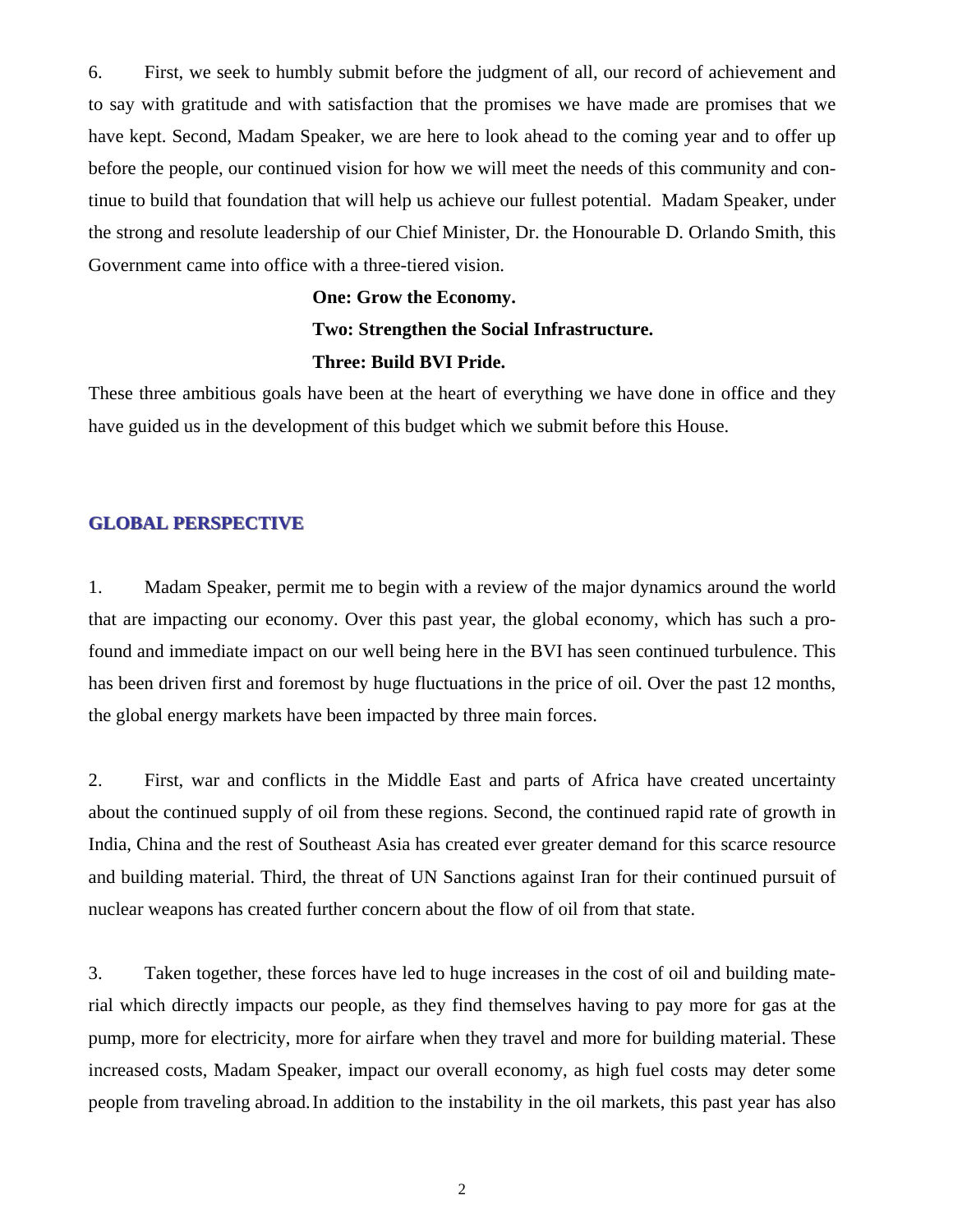witnessed a substantial slow-down in the growth of the U.S. economy, with further slowing predicted for the coming year.

5. Madam Speaker, around the world, security continues to be a serious concern. The threat of terrorism looms large. The ongoing bloodshed in Iraq, as well as the recent nuclear test in North Korea, has created a new sense of instability and uncertainty in the international community. Given this strife, we are once again reminded of Jehovah God's blessings upon our people.

6. Madam Speaker, we must give thanks for this blessing of peace and security in the BVI. And as this year heads toward conclusion, our entire community is united in thanks and praise to Jehovah God for his loving care and for another year free from hurricane and other natural disasters. We must also pray that we might find the strength to do even more in the coming year to bring comfort and peace to our brothers and sisters around the world who still suffer from poverty, war and disease. Madam Speaker, taken together, the political and economic realities of this past year have created new challenges and opportunities for our people.

#### **ECONOMIC OUTLOOK**

1. The budget that we present today acknowledges these realities and it seeks to "trim the sails" of our Territory to ensure that no matter how the winds may blow, the BVI will continue to move steadily forward.

2 Madam Speaker, maintaining stability and growth in these troubled and turbulent times begins first and foremost with responsible and careful management of the people's money. When this Government took office, the financial cupboard was in disarray. The previous Government did not pay attention to the territory's financial cupboard. This Government came to power having made a promise to restore responsibility and accountability in how the people's money was spent. Madam Speaker, it is with enormous satisfaction and pride that we can today report to this House and the people of the BVI that this promise was kept.

3. Madam Speaker, to quote from the Foreign and Commonwealth Office and the Oxford Policy Management Annual Economic Update Report 2006 on the British Virgin Islands dated September 2006 "The British Virgin economy is performing well and the Government finances are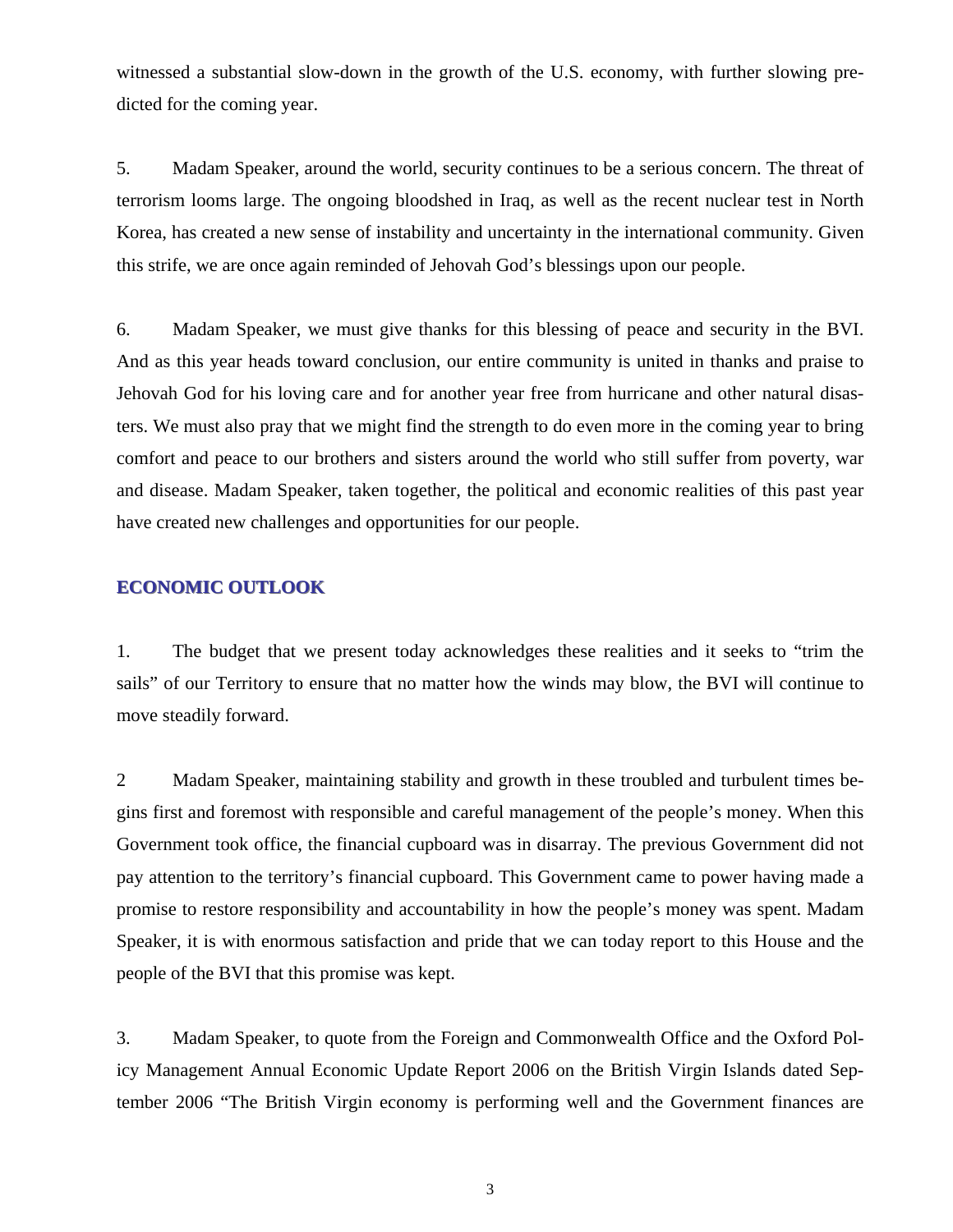strong. BVIG expects a recurrent surplus of nearly \$30m in 2006, most of which (will) be contributed to capital expenditure. BVIG is currently in control of its debt situation, well within the guidelines agreed with HMG."

4. Madam Speaker, for the second year in a row this Government has ended the year with a surplus above recurrent expenditures in excess of thirty million dollars. Let me say again, for the second year in a row, the Government of the British Virgin Islands can report a surplus above recurrent expenditures in excess of thirty million dollars.

5. Madam Speaker, it is hard to overstate the significance of this accomplishment. With this surplus, we are going to be able to make a contribution of two million, five hundred thousand (\$2,500,000.00) to the Territory's Pension Fund. In addition, one million, seven hundred and eighty eighty thousand, two hundred dollars (\$1,788,200.00) will be contributed to the Reserve Fund. One million, five hundred thousand dollars (\$1,500,000.00) will be contributed to the Emergency/ Disaster Fund and Contingencies Fund. Finally, five hundred thousand dollars will be contributed to the repairs and renewal fund (\$500,000.00). Madam Speaker, we are able to do all this and still leave over twenty five million, three hundred and forty two thousand, five hundred dollars (\$25,342,500) for major development projects.

6. Every responsible mother and father in the BVI knows that putting money aside for a rainy day is the height of wisdom. One never knows when an emergency will happen. One never knows when a moment of need will arise. Unfortunately, this simple and obvious wisdom was dangerously ignored for years prior to this Government assuming office. Rather than put money aside to prepare for the inevitable rainy day, previous Governments just let the money flow. We put a stop to that and today, we have at our disposal a Reserve Fund, Emergency Fund and Contingency Fund which will allow us to respond if, heaven forbid, Tourism hits a down patch or the financial services industry slows its growth or we suffer a natural disaster. Then we will be prepared to do what is necessary to protect our people and get our community back on its feet.

7. Madam Speaker, that money which we have put aside is an investment, it is an investment in peace of mind. And I can think of few investments more worthy or more sensible. As we have been recording these successive surpluses, we are also steadily reducing our Territory's debt. We here in the BVI will stand on our own two feet and our children will yet have cause to be thankful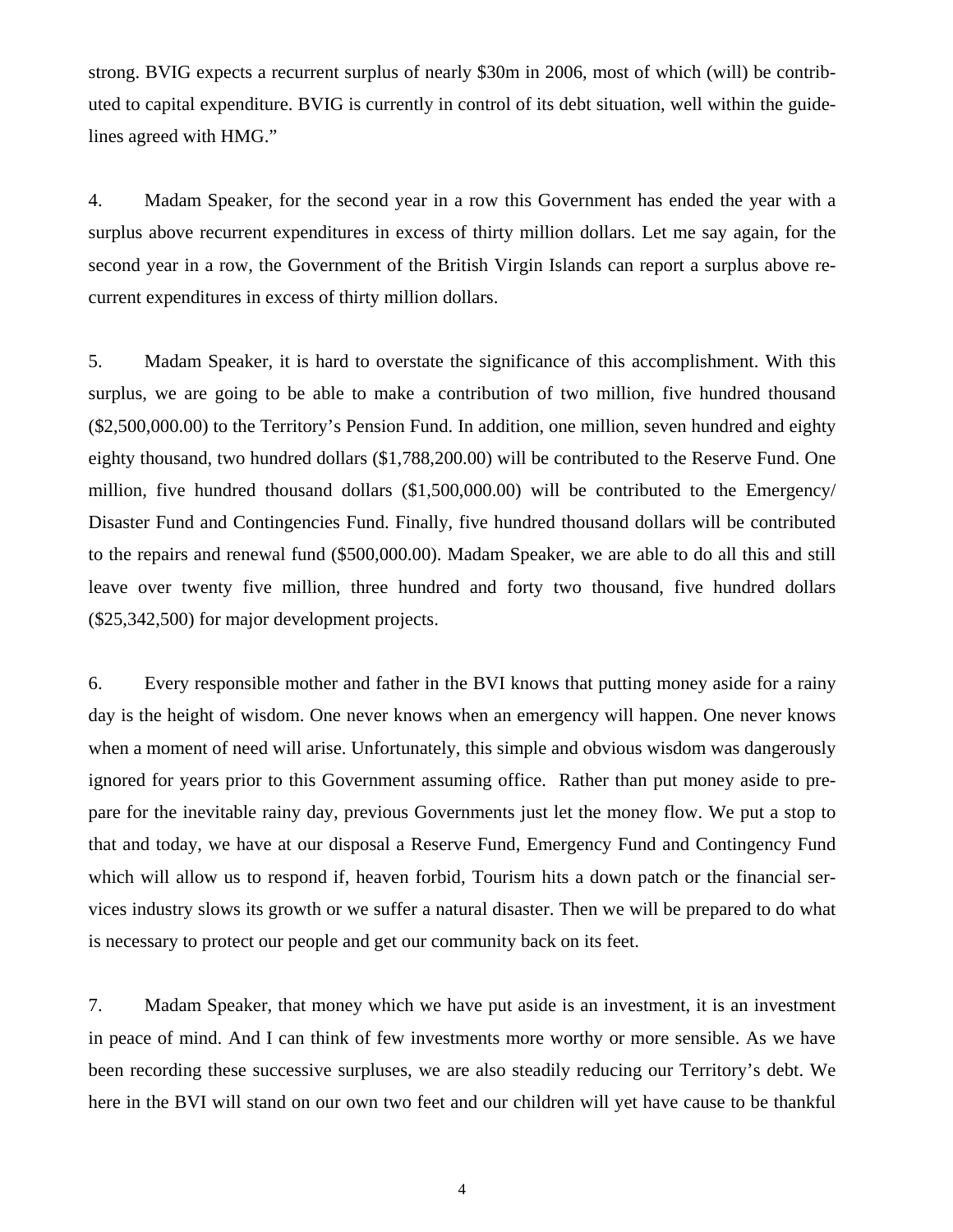that in this time and place we put our financial house in order and restored credibility to our public expenditures.

8. Madam Speaker, our ability to achieve this surplus for the second consecutive year has been due to our commitment to being responsible stewards of the people's money. But it is also the result of the fact that our people are driving economic growth and thus ensuring that more money is coming into the public treasury. In 2005, the BVI recorded growth of 5.75%.

9. Madam Speaker, I am pleased to announce today, that our current projections show that the BVI will beat this already impressive feat with a 2006 growth rate of approximately 7.2%. I would like to take a moment to talk about what this rate of growth means for the people of the BVI. I understand that oftentimes, economic statistics like Gross Domestic Product (GDP) and rates of growth can seem cold and far removed from the lives of the average citizen. But Madam Speaker the fact is that our economic growth has a direct, immediate and powerful impact on every single member of our community and it is important that our people understand this connection.

10. First, a growing economy means the creation of new jobs and new opportunities for our people. Second, a growing economy means a steadily rising standard of living for our people. And third, and perhaps most importantly, a growing economy means that Government has the resources to better meet the needs of our people.

11. Madam Speaker, this year our projections anticipate a collection of two hundred and fifty four million, seventeen thousand dollars (\$254,017,000) from taxes and fees. That's right Madam Speaker, in excess of quarter of a billion dollars without raising taxes on our people. That will make this year's government revenues the strongest in BVI history. Those real dollars which can be put to work to accomplish real goals: buying books for our schools, buying medicines for our clinics, paving roads, constructing new buildings, paying salaries to our public servants. Without a strong and growing economy, none of these things would be possible.

12. As I go through the rest of this budget address and outline the many ambitious programmes we envision for the coming year, I would ask that all listening keep in their minds that our ability to deliver these programmes is a direct result of our economic growth.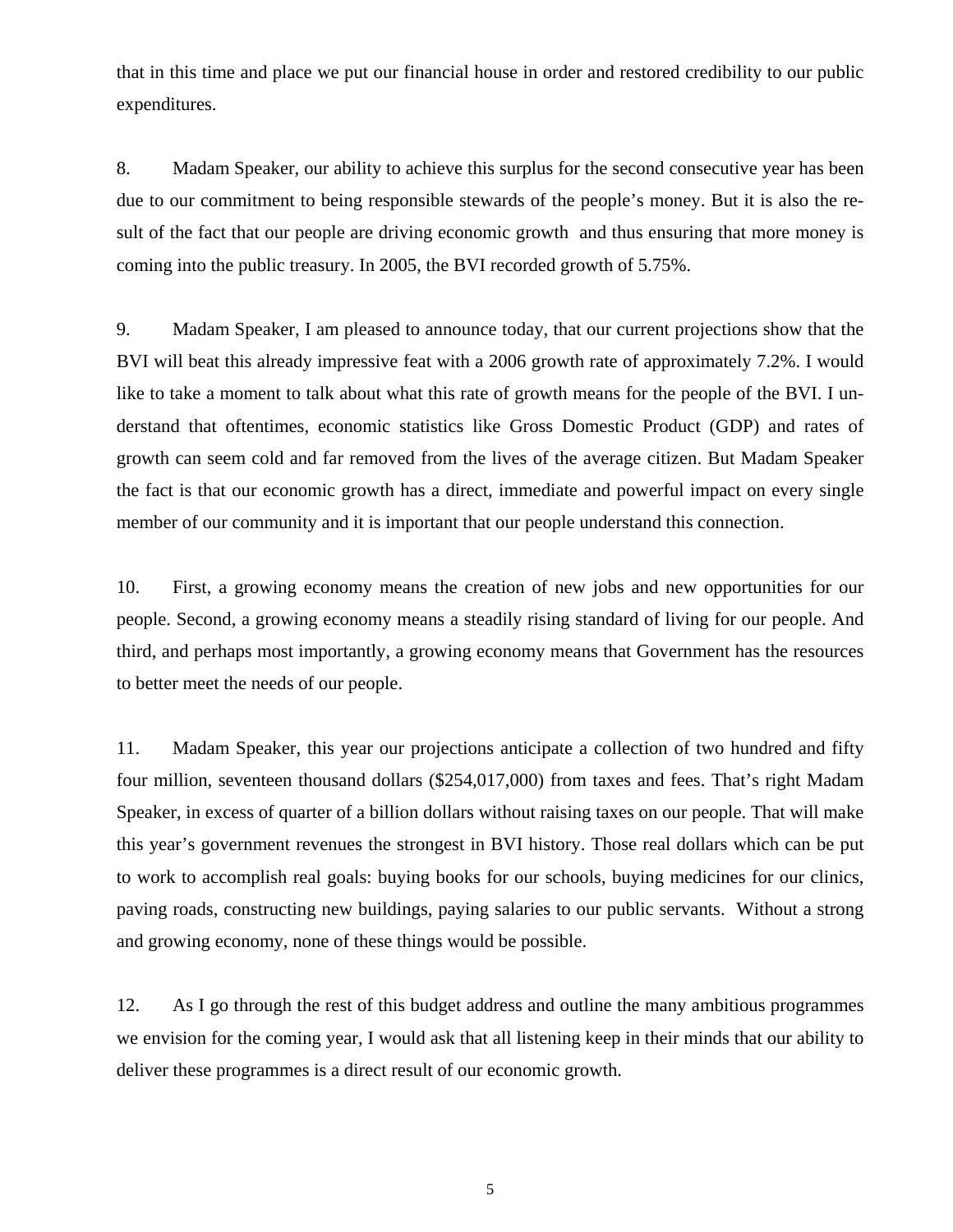#### **INSIDE THE BUDGET**

1. Madam Speaker, it is this government's intention to allocate this year's budget of two hundred and fifty four million, seventeen thousand dollars (\$254,017,000) as follows:

2. The Governor's Group will receive thirty four million, nine hundred and forty six thousand, and nine hundred dollars (\$34,946,900.00)

3. The Chief Minister's Office will receive forty two million, nine hundred and fifty six thousand and six hundred dollars. (\$42,956,600.00)

4. The Ministry of Finance will receive seventeen million, two hundred and three thousand and two hundred dollars (\$17,203,200.00).

5. The Ministry of Natural Resources and Labour will receive fourteen million, three hundred and eighty thousand and three hundred dollars. (\$14,380,300.00)

6. The Ministry of Education Youth Affairs and Sports will receive thirty nine million, one hundred and fifty four thousand and eight hundred dollars. (\$39,154,800.00)

7. The Ministry of Health and Social Development will receive thirty seven million, one hundred and fifty seven thousand seven hundred dollars (\$37,157,700.00).

8. The Ministry of Communications and Works will receive forty one million, five hundred and thirty eight thousand and seven hundred dollars. (\$41,538,400.00)

9. Pension and Gratuities, Public Debt and Miscellaneous will receive twenty million, three hundred and ninety thousand and four hundred dollars. (\$20,390,400.00); and

10. Contributions to the Pension, Reserve, Emergency/Disaster, Contingences and repairs and Renewal Funds will be six million, two hundred eighty eight thousand and two hundred dollars (\$6,288,200.00).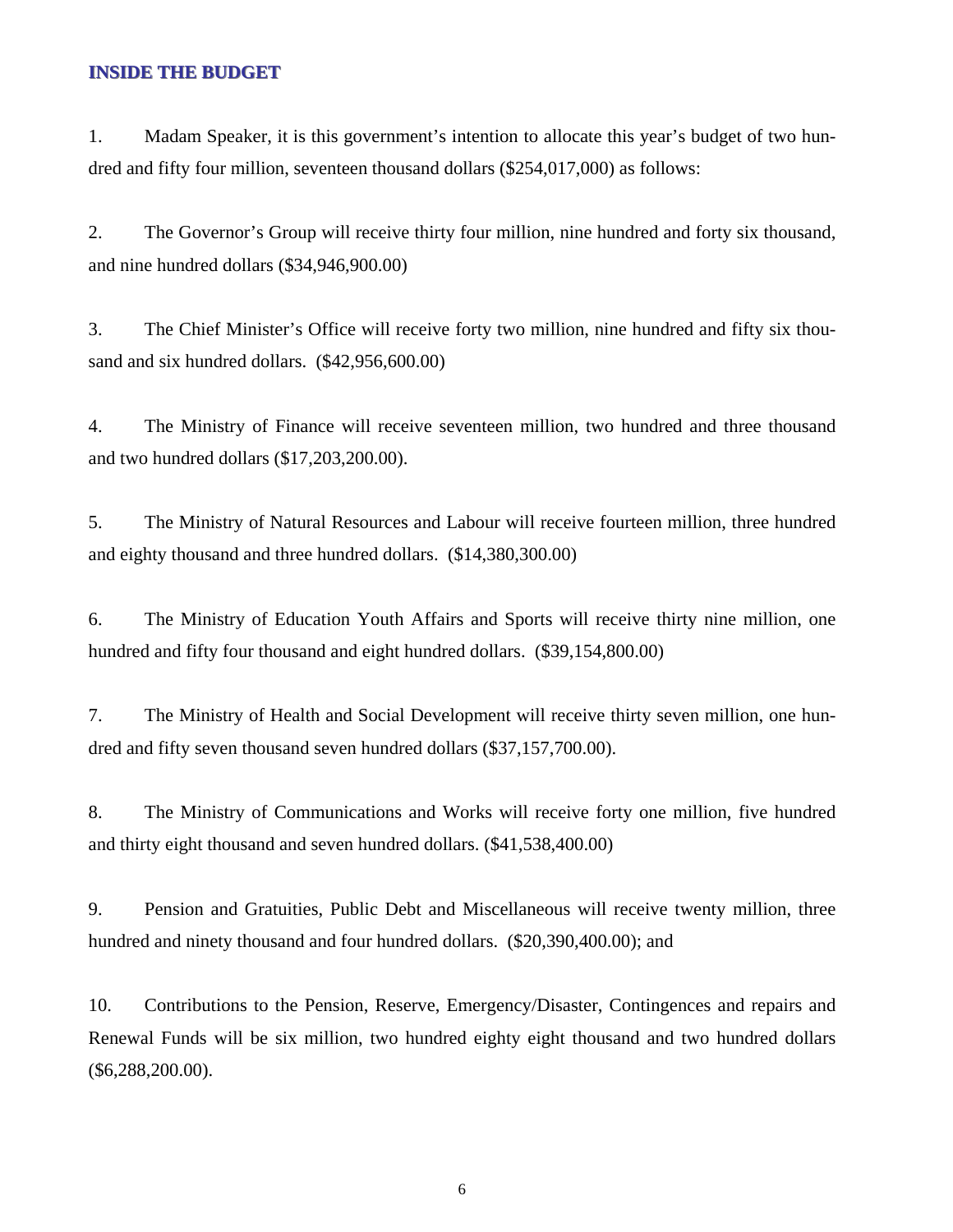11. Permit me Madam Speaker, to take a cursory look at the budget details which will reveal a cross section of the many projects and programmes this government intends to undertake in fiscal 2007. Madam Speaker these will include but are not limited to the allocation of:

- \$1.0 million to continue to upgrade the Territory's beach infrastructure and management and maintenance of historical sites.
- \$8.0 million which is made up of loan funds and capital contributions will be allocated to fix the East End/ Long Look and Road Town sewerage problem.
- \$400,000.00 to continue work on the East End/Long Look Harbour development.
- \$500,000.00 to complete the purchase of the Virgin Gorda Airport.
- \$1.0 million to complete the purchase of prospect Reef Hotel.
- \$525,000.00 to commence work on the detention centre to house illegal immigrants.
- \$300,000.00 to construct a visitor centre on Anegada.
- \$500,000.00 to complete work on the Customs Department Information Technology
- Programme.
- \$500,000.00 to build a new Community Centre in Carrot Bay.
- \$500,000.00 to build a Community Centre in North Sound, Virgin Gorda.
- \$50,000.00 for the design of a Community Centre in Purcell Estate.
- \$800,000.00 to build an auditorium at the Bregado Flax Educational Centre on Virgin Gorda.
- \$300,000.00 to replace the bridge on Jost Van Dyke adjacent to the Methodist Church.
- \$400,000.00 to build sidewalks from the Towers to the Ferry terminal West End.
- \$300,000.00 for side walks from Palastina to Pockwood Pond.
- \$200,000.00 for sidewalks in Huntums Ghut.
- \$400,000.00 to replace the bridge in Carrot Bay.
- \$200,000.00 to address the drainage problem from One Stop Mall to the late Mr. Ogard Smith residence in Road Town.
- \$3.4 million to complete acquisition of Long Bay Beef Island, George Dog and for compensation for Anegada lands.
- \$950,000.00 for schools rehabilitation.
- \$586,000.00 for the continuation of the computerization of schools.
- \$490,000.00 for recreational facilities.
- \$500,000.00 preparatory work on the new High School.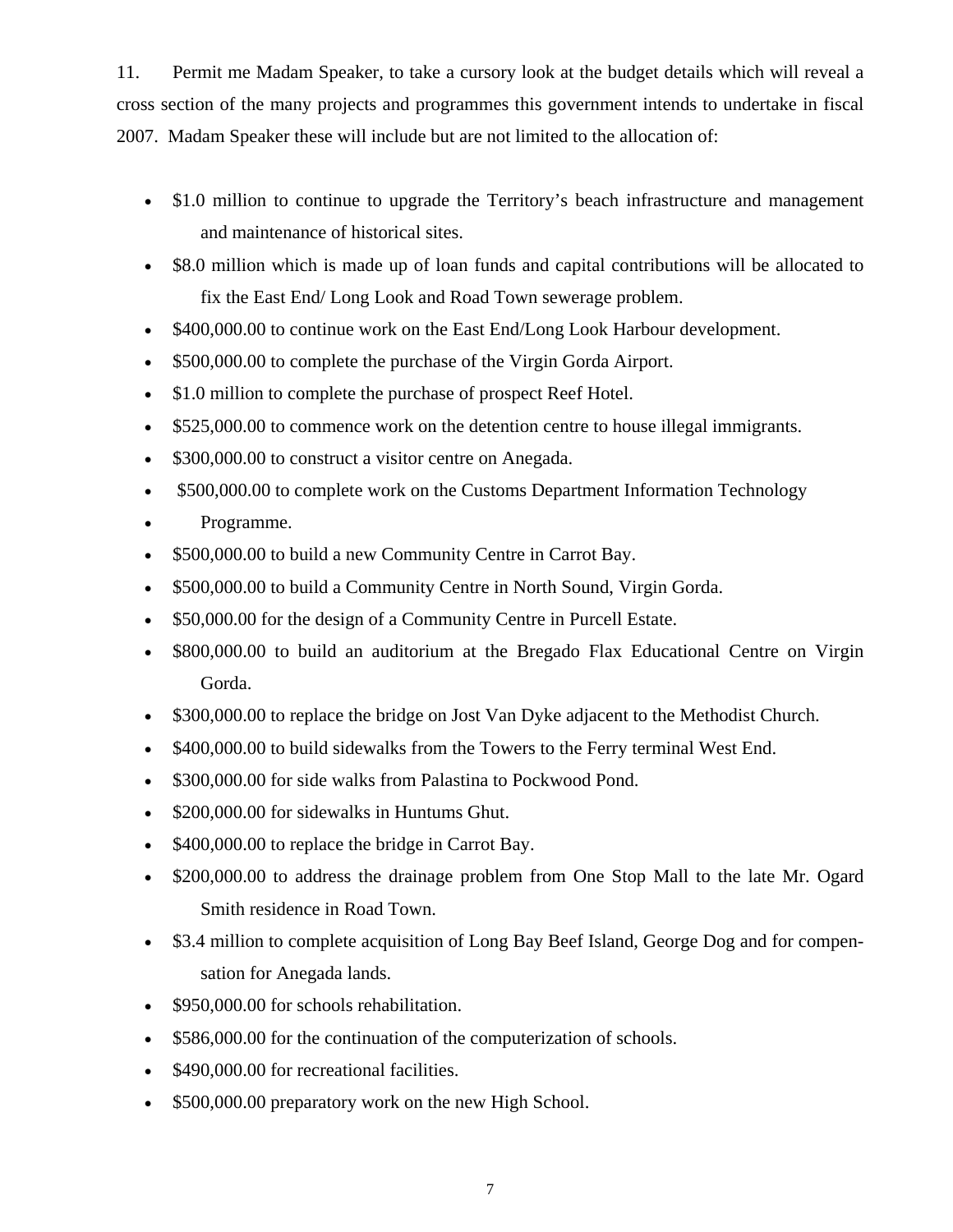- \$3 million towards building the new Hospital
- \$500,000.00 towards the completion of the Cane Garden Bay Community Centre.
- \$2.5 million to complete the purchase of the new incinerator.
- \$475,000.00 to build a helipad on Jost Van Dyke.
- \$100,000.00 to upgrade the air-conditioning system at the Anegada Community Centre.
- \$750,000 to pave roads in Brandywine Bay, Nottingham Estate and Stevens Lands.
- \$250,000 to complete phase 1 of a Town Center in Long Look.
- \$150,000 to complete sidewalk from Baughers Bay to CSY.
- \$200,000 to build an alternate road out of Baughers Bay.
- \$450,000 to pave roads in Pickering Estate and Rogue Bay.

12. Madam Speaker, while we take great satisfaction in the economic successes of the past year, we are also well aware that we cannot afford to rest on our laurels.

#### **OUR LEGISLATIVE AGENDA**

1. The world's economic landscape is getting more complex and more competitive everyday, and so we must make wise investments to keep the BVI moving forward. Madam Speaker, our Territory's physical infrastructure must be able to meet the needs of our modern economy, particularly in the areas of transportation, telecommunications, electricity, water and sewage, ports and postal service.

2. Madam Speaker, in the area of transportation, Government continues with its ongoing road repair and construction project and it is this Government's intention to borrow an additional \$10 million to continue to bring the Territory's roads and bridges up to international standards. Over the past year, we have pushed forward with the work of repairing and improving some of our roads, retaining walls and bridges to a standard that should be able to withstand severe weather conditions. Madam Speaker, during the coming year additional work is planned and will be executed. We have made major investments in building and maintaining docks and other port facilities throughout the Territory. We have ensured the continued smooth operation of the Virgin Gorda airport; and we have improved customer service at the customs desk at the TB Lettsome International Airport. Additionally Madam Speaker, later this fall sea plane service will commence into North Sound Virgin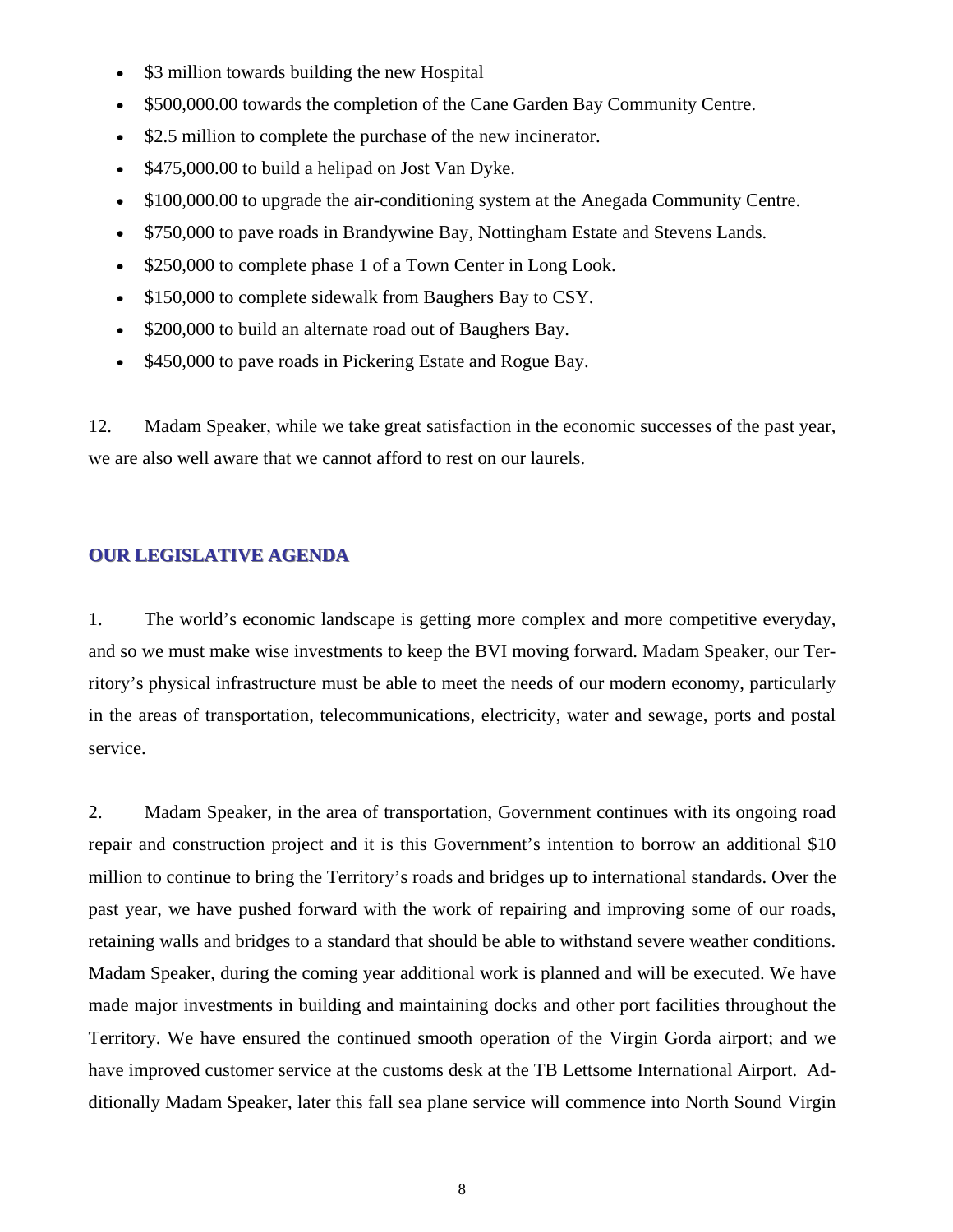Gorda thus expanding the number of available airline seats into Virgin Gorda.

3. Madam Speaker, this past year has also witnessed the first major steps toward fulfillment of the telecom liberalization programme. In the last month, we appointed the Regulator who is now on the job and moving forward energetically to implement the needed changes in our telecom system. In the coming year, the Regulator will work through the process of issuing new licenses to allow for fair and equitable competition to take hold in the BVI. What this means for our Territory is that for the first time in our Territory's history, the people of the BVI will have a choice when it comes to telecommunications. And this new competitive market should lead to lower prices, better service and newer technologies for the customers.

4. Regarding the Territory's electrical supply Madam Speaker, in the coming months the second set of two new generators will come on line. While we expect that there may be some challenges during the transition period from our existing electrical generators to the new generators, by the middle of 2007 we will have all new engines operational and as a result, the frequent power outages that have been far too common will soon be a thing of the past. Madam Speaker, in this budget this Government has made provision to contribute four million dollars (\$4Million) as an equity injection to assist the BVI Electricity Corporation with the purchase of these generators.

5. Madam Speaker, this government sees the upgrade of the Territory's ports as being critical to the Territory's continued development. Accordingly, the BVI Ports Authority has been given a mandate to begin the implementation of its redevelopment programme with the initial focus on the separation of passengers and cargo on Virgin Gorda. This project is projected to go to tender before the end of this year. Additionally Madam Speaker, the government has made a policy decision that upgrade priority must be given to Port Purcell and the ferry terminal facility at West End

6. Madam Speaker, improving the water supply and sewerage system in the Territory continues to be a major national priority. Last month as you witnessed Madam Speaker, the Anegada 40,000 gallons per day desalination plant was commissioned ensuring that for the first time this community would have access to a clean and fresh supply of public water. Madam Speaker, in 2007 the water distribution system will be extended to connect most if not all of the residents of Anegada. Similarly, in Paraquita Bay, we have signed a contract for the construction of a sewage treatment plant. And this budget allocates resources to continue the hard but necessary work of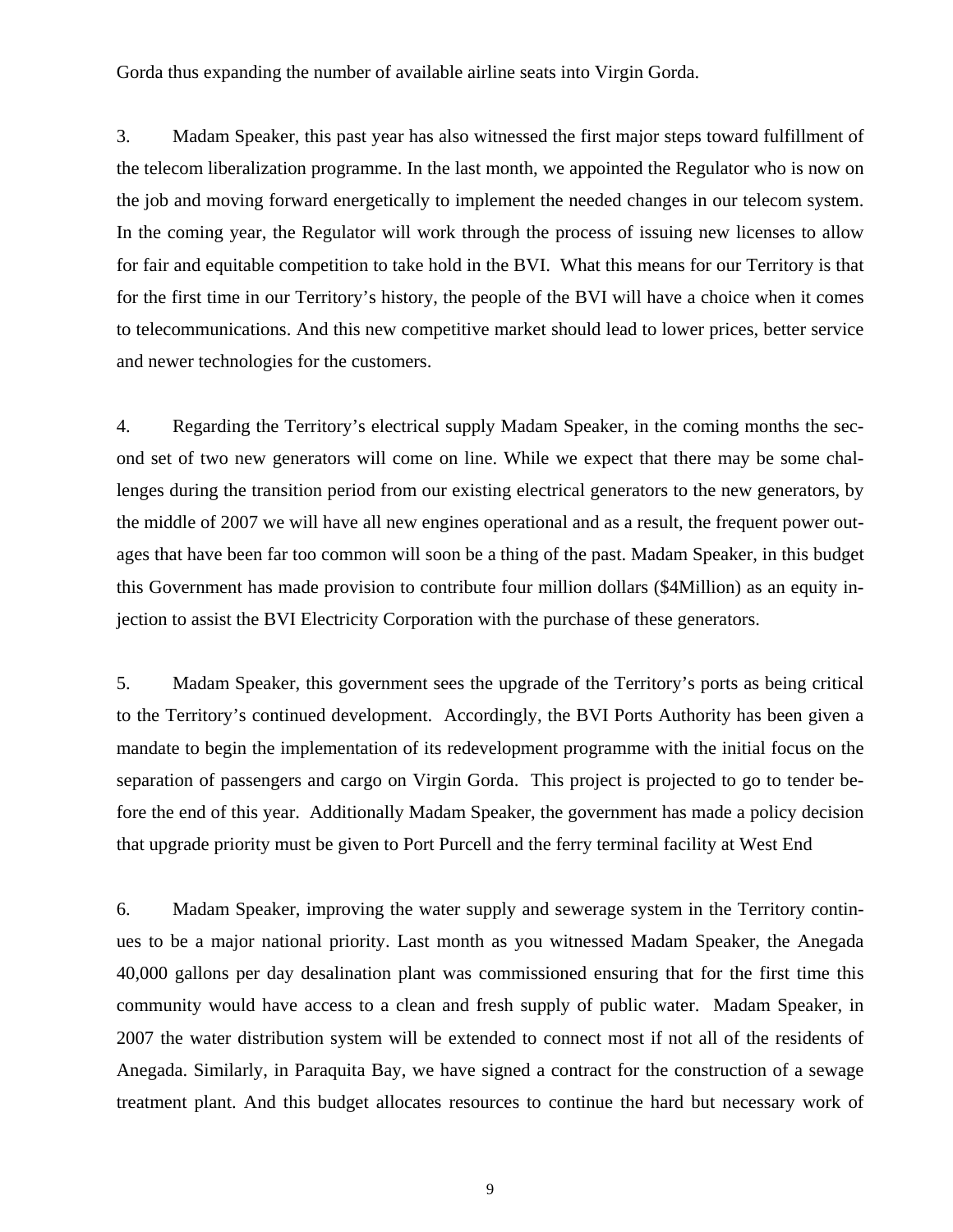completing the piping and sewerage system for the East End/Long Look community. Madam Speaker, the sewerage system in Road Town will also receive attention as the design work is completed to upgrade that system which will include a treatment plant. Loan funds will be sought to implement and complete this project.

7. Madam Speaker, I would be remiss in this budget address if I failed to mention one of the major milestones in the development of our Territory's infrastructure: the recently launched postal code which will give impetus to the long over due National Addressing System. With this new programme in place, each property in the British Virgin Islands will be given a unique physical and numeric address. This addressing system along with our new international postal code will mean faster and more reliable postal service for our people, opening up new ways to connect with the world.

8. Madam Speaker: taken together, our physical infrastructure policy is putting the BVI in position to seize the opportunities of the coming years. With this in mind Madam Speaker, we are particularly anxious to move forward with our continuing efforts to empower the people of the BVI to reap more of the benefits of the economic growth these policies are making possible.

9. This past year, Government announced the establishment of the Small Business Guarantee Fund. Under this new programme, all qualified citizens will have the opportunity to receive Government backing to secure a loan to start a new business. Over the coming year, we look forward to supporting numerous such loans. In addition, our new Small Business Bureau will provide advice and strategic backing and support for new businesses as they work through their challenging first three years. It is our goal that by this time next year, several new businesses owned by BVIslanders from Anegada to Jost Van Dyke will be up and running. Madam Speaker, these new enterprises will be an engine for job creation and growth and they will also serve as a shining example of all that can be accomplished when we encourage entrepreneurship in the BVI. In addition to our focus on supporting local small businesses, we remain committed to fostering economic diversity through support for agriculture and fishing.

10. Over this past year, we have made investments in the form of grants to farmers for the construction of pig and sheep pens and the purchase of quality grade livestock. We were also very encouraged recently with the opening of a fully automated privately owned poultry processing plant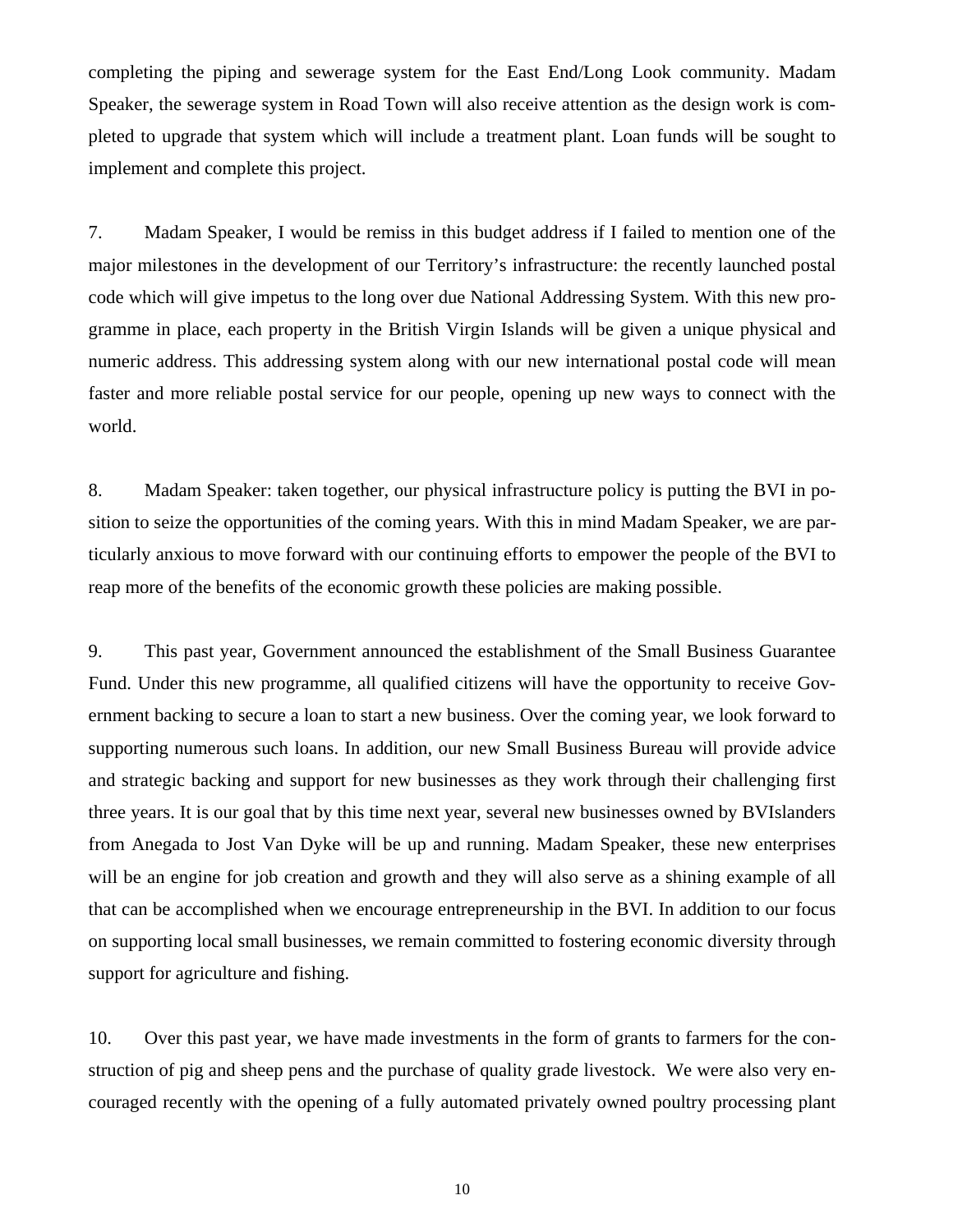at Paraquita Bay. This Government is committed to supporting such private sector initiatives in agriculture.

11. In addition this Government has made significant capital investments with the recent completion of the veterinary laboratory and paved roads at the Paraquita Bay farmlands. Further, this Government plans to construct a new abattoir at Paraquita which on completion will meet US Department of Agriculture standards. We expect this project to be completed by the fourth quarter of 2007. We also intend to relocate the BVI Fishing complex to new facilities at a location that would enable it to function more effectively while at the same time enhancing its ability to meet market demands. The relocation of the Fishing Complex will facilitate the future expansion of Port Purcell.

12. In addition to these efforts to promote a broader economic base, we have engaged the services of an advisor from Commonwealth Fund for Technical Cooperation who has been assigned to the BVI for two (2) years. Over the course of this project, this advisor will formulate plans and policies on capacity building and economic diversification. This assistance, which comes at no cost to the BVI Government, will also help to improve our technical capabilities in trade and investment promotions. Madam Speaker, taken together, these efforts represent the most sustained and expansive attempt in BVI history to expand our economic foundation beyond the Twin Pillars.

13. As we make these investments Madam Speaker, we remain deeply aware that Tourism and Financial Services remain the bread and butter of this community. And this Government is going to continue to do all in its power to ensure that these pillars remain strong well into the future. Madam Speaker, this starts first and foremost with this Government's commitment to strengthening the reputation of the BVI around the world and to establish deep partnerships around the world to protect and promote our interests in the global community.

14. Madam Speaker, when this Government took office, the name of the BVI was viewed with suspicion and little regard. Too little had been done to connect with leaders around the world; too little had been done to showcase the best side of the BVI; too many events had taken place to call into question this Territory's commitment to transparency and good governance. Madam Speaker we set out to correct this harmful situation.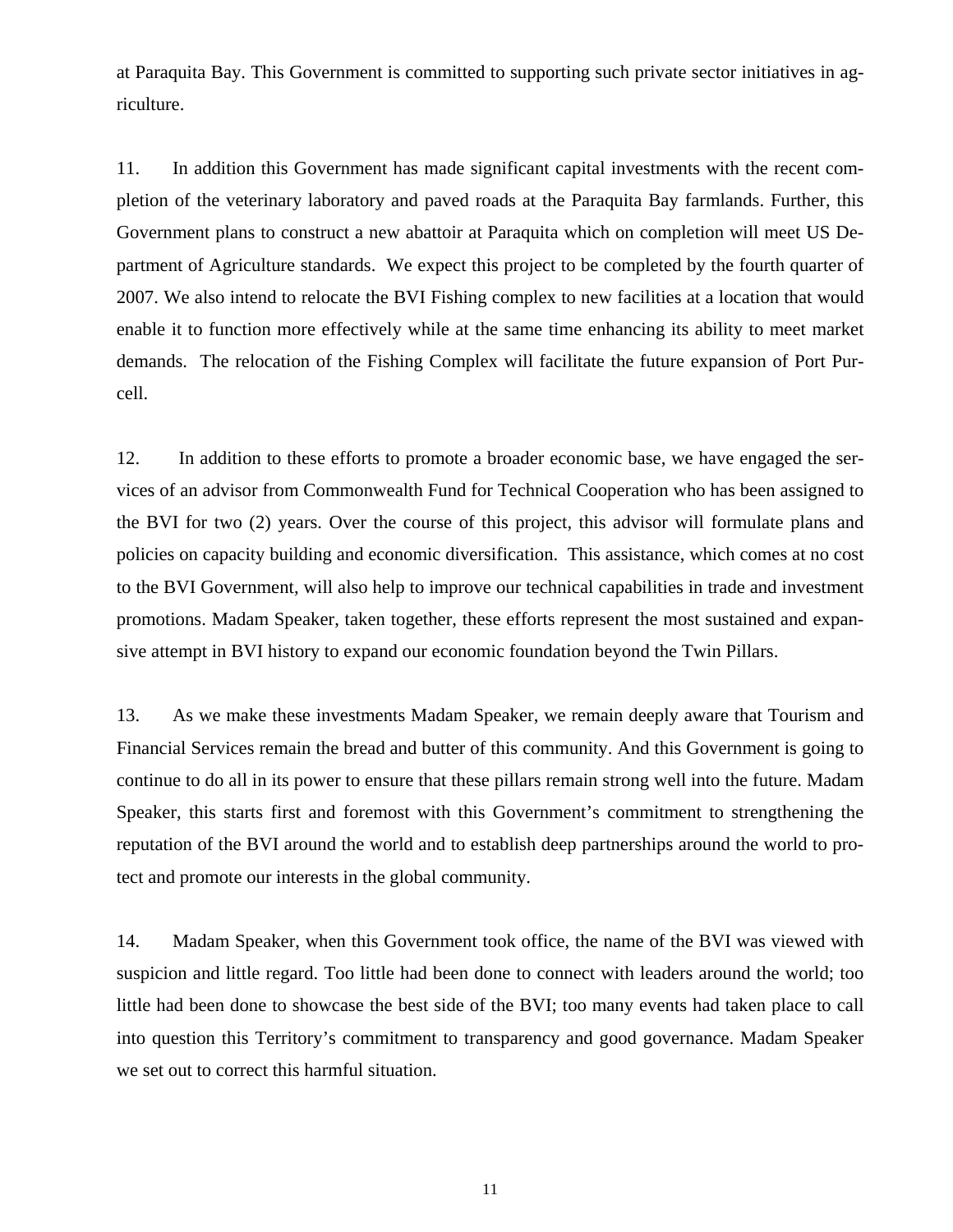15. We have provided substantial new levels of support to the International Finance Centre and to the Tourist Board so that they could more effectively market the BVI abroad. We have bolstered direct Government support for international promotions, including involvement of Ministers and Department Heads in dozens of international and regional fora.

#### **BVI INTERNATIONAL AFFAIRS**

1. Madam Speaker, we have worked with our various consultants and advisors to make sure that at all times and in all venues, those who represent the BVI are putting forward an image of professionalism, integrity and a forward-thinking vision. This past year, we have taken another historic step in this direction with the establishment of the new International Affairs Unit.

2. Under this new initiative Madam Speaker, the various branches of the BVI's international outreach are now fully coordinated and delivering critical intelligence and monitoring of the global scene. In the past, the BVI has at times been caught by surprise by developments such as the EU Savings Directive, which had the potential to harm our community's core interests. With the International Affairs Secretariat in place we are determined that this shall never happen again. The modus operandi Madam Speaker, of the International Affairs Unit is to be watchful and be vigilant. As a result and in collaboration with the Financial Services Commission, the Secretariat earlier this year held a conference on International Initiatives and Developments Impacting the Industry.

3. The conference, attended by senior management from the financial services industry, covered a number of topics including tax initiatives, international cooperation, misuse of corporate vehicles and insurance. The Secretariat plans to conduct similar fora on a quarterly basis. Madam Speaker, the Secretariat is also monitoring and responding to international pressure to negotiate bilateral tax information exchange agreements with OECD members and other countries.

4. First round negotiations led by the Secretariat have been conducted with several countries including the United Kingdom and Australia. Madam Speaker, the Secretariat is looking at the advantages and disadvantages, political realities and international expectations with regard to concluding these agreements. As late as last month Madam Speaker, the Secretariat hosted a very successful conference dubbed "Getting the Most out of International Relations." The conference, at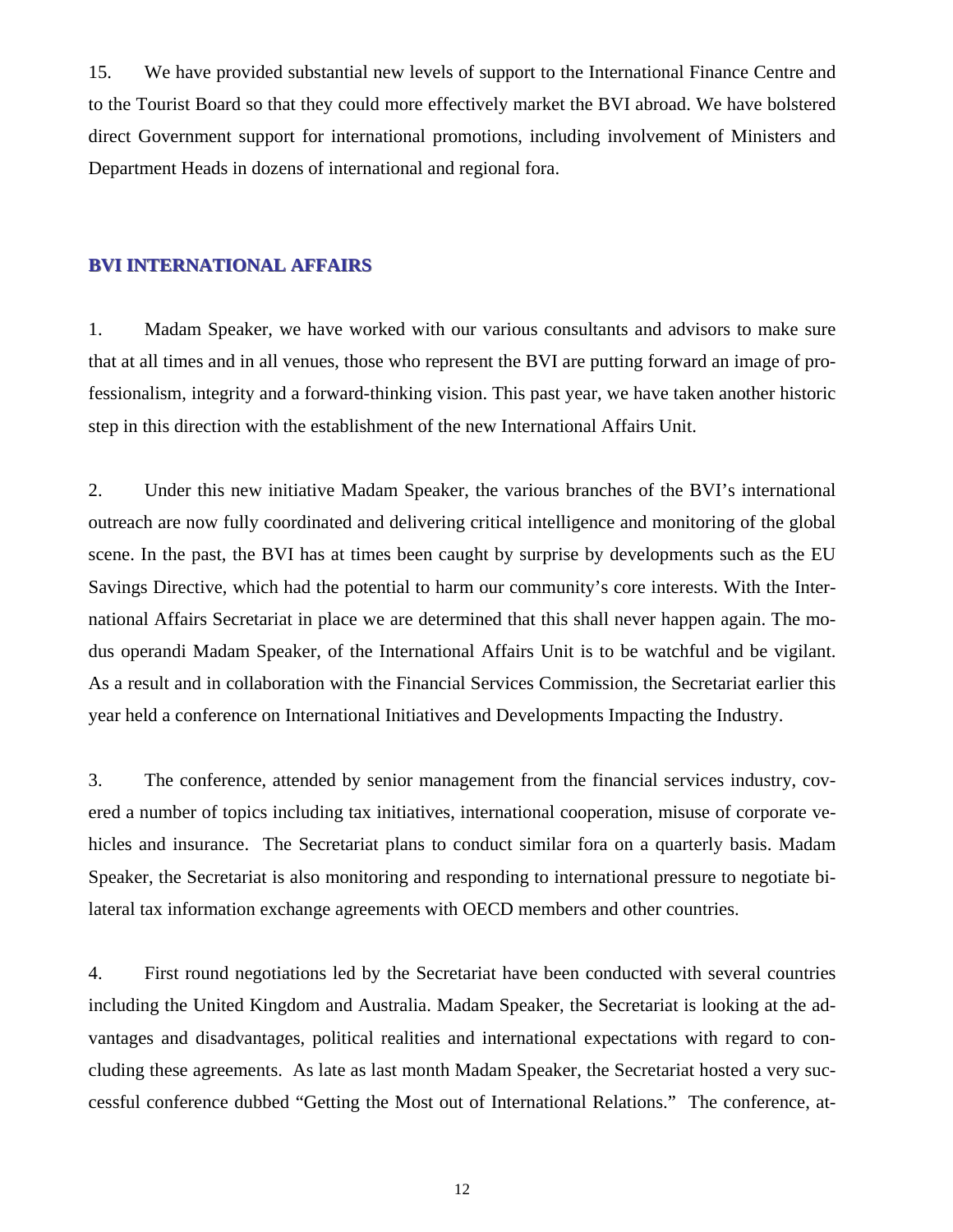tended by permanent secretaries, department heads and senior officers, outlined strategies to help BVI public officers effectively prepare and coordinate the Territory's participation in international affairs.

5. The Permanent Secretaries and senior officials have committed to working with the Secretariat and with each other in creating the highest possible standards for the BVI's international representation. In these efforts Madam Speaker, this Government is looking not only to anticipate and prepare for the major changes that may take place around the world, we are also seeking to do what we can to direct those changes and make them work for the benefit of the BVI.

6. Madam Speaker, the BVI's London Office continues its aggressive outreach programme in the United Kingdom and the European Community. The recent appointment of Ms. Dawn Smith who is a lawyer and a BVIslander as Director of the London Office is already proving to be strategic in further raising the profile of the BVI in London and in Europe.

7. The new Director brings a wealth of experience in the field of international business, which contributes to the International Finance Centre's ongoing strategy of promoting and marketing the Territory's financial sector to the outside world. Madam Speaker since assuming office the Director has already had speaking engagements in Germany and Luxembourg at Conferences related to International Business

8. In addition, Madam Speaker the International Finance Centre continues to market, promote and enhance the BVI's reputation as a premier centre for financial services. This past year has been another period of year-on-year growth in all of major sectors of the BVI's financial services industry, company formations, mutual funds registrations, captive insurance licensing and trust settlement. Today, the BVI is in the top five of all the world's "offshore" jurisdictions in several of these sectors, based on results and data obtained from independent surveys and reports. But far from sitting back in self-satisfaction at this achievement, this Government is committed to expanding this growth.

9. Madam Speaker, we are living in a time of extreme competition. Yesterday's success is no guarantee for what will happen tomorrow. And so we are continuing to seek new and more effective ways to market the sector abroad. Later this month, the International Finance Center will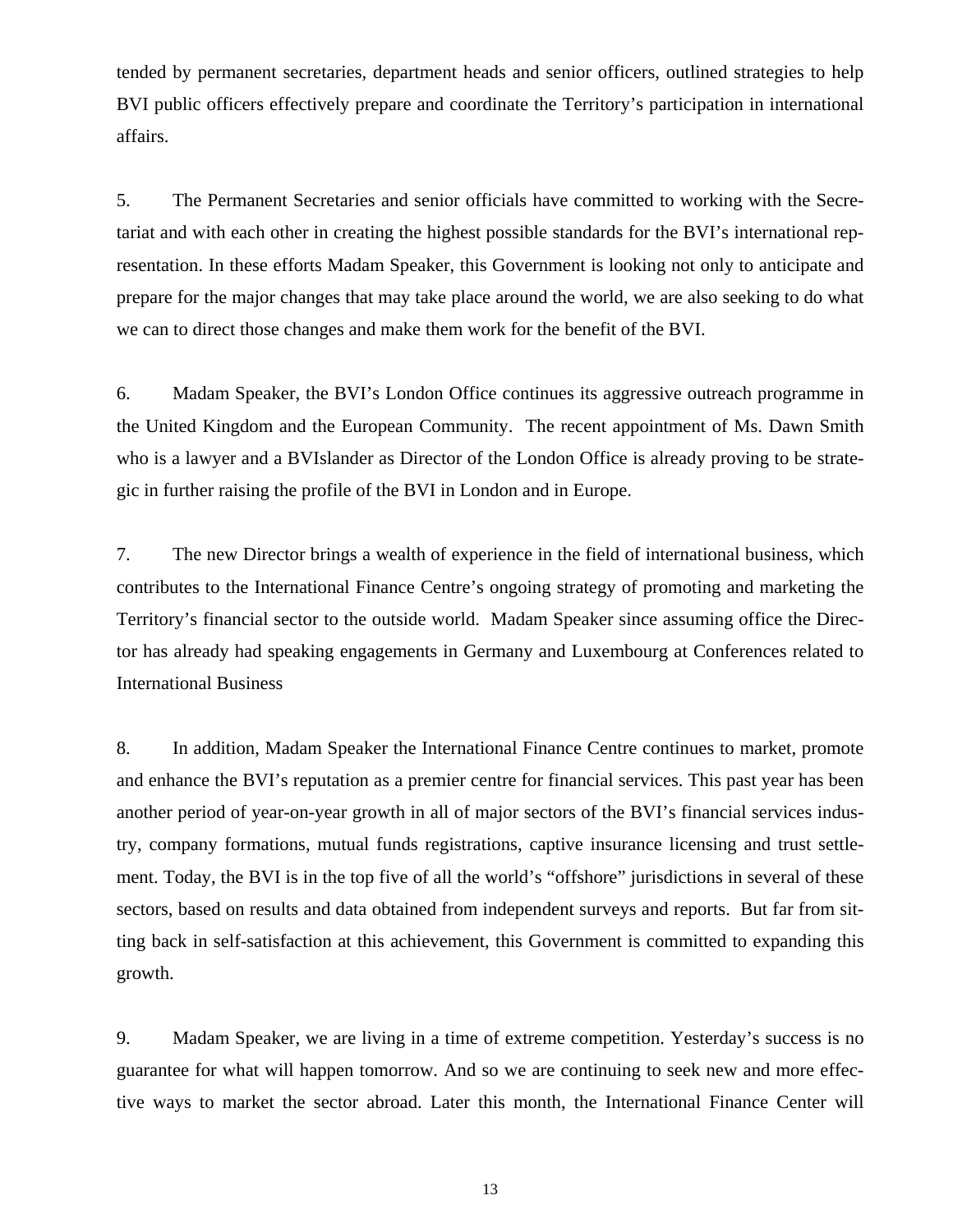launch Team BVI, the official spokes group on international business for the BVI. The group, Madam Speaker, will comprise of representatives from the private sector, the Financial Services Commission and the International Finance Centre and will provide media representation, profiles and articles for publications.

#### **FINANCIAL SERVICES**

1. Turning to the regulatory side of the financial services sector Madam Speaker, The Financial Services Commission (FSC) is just weeks away from completing its  $5<sup>th</sup>$  year of operations as an independent autonomous regulatory body. Positive and consistent growth continues to be the hallmark of this important sector of the Territory's economy. During the year 2005, Madam Speaker, the financial services industry generated in excess of one hundred and forty five million dollars (\$145 million) and projections for 2006 indicate an even stronger performance. And Madam Speaker we also anticipate another stellar performance from the sector in 2007 with estimates of approximately one hundred and sixty million dollars (\$160 million) in Government revenue.

2. The Financial Services Commission continues to build on its work by combining effective, robust and appropriate levels of regulation to the financial services activities that are conducted in and from within the Territory to ensure that the BVI remains well regarded as a jurisdiction of choice in the area of international finance. Madam Speaker, the introduction in 2006 of the new flagship legislation, the BVI Business Companies Act, has placed the BVI as the clear leader in the registration of corporate structures world-wide. This modern and flexible corporate statue has expanded on the success of the IBC legislation and on the first business day of this year the FSC's Registry of Corporate Affairs incorporated over 2,000 new companies. Madam Speaker this new companies legislation changes business not only for international companies but also for owners, members and shareholders of BVI local companies, generally referred to as *"Cap-co's*", who conduct business here. Madam Speaker, in recognition of their importance to the economy, the FSC has organized special workshops to ensure that the owners, managers and users of local companies understand the changes to their company structures and their revised responsibilities as owners and shareholders under the new companies act. These workshops along with a series of user guides will be published shortly by the FSC and will equip local companies with the knowledge necessary to manage the transition. Madam Speaker the guides will provide information in easy to understand,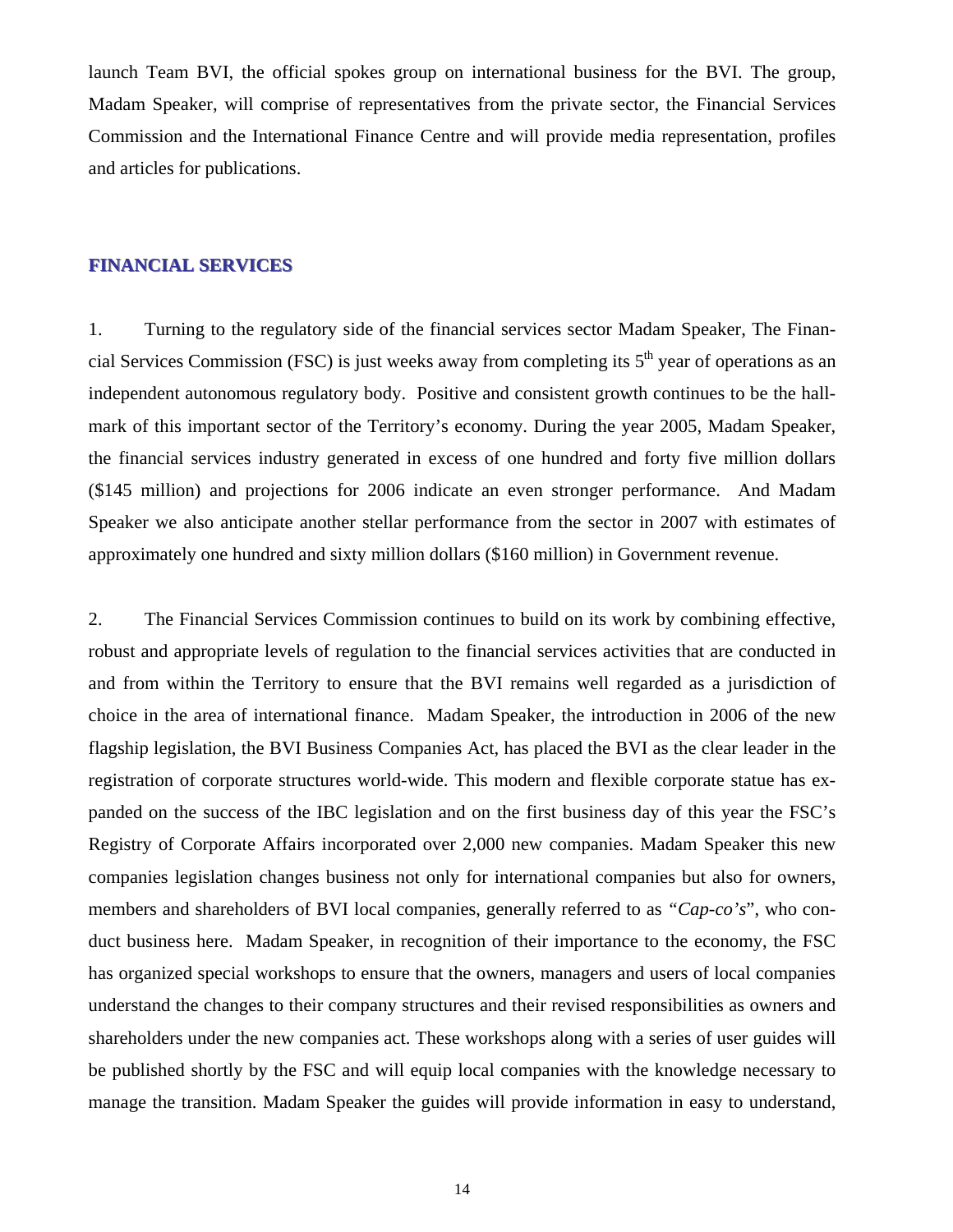non-technical language. These important initiatives are part of making sure that local businesses receive the support that they require during this transition period, which has been extended to 2008.

3. As the FSC continues to service the needs of owners and shareholders of companies incorporated in the Territory, Madam Speaker, its Registry of Corporate Affairs continues to improve the delivery of service to its customers. Madam Speaker, FSC this year embarked on an important initiative by procuring a new state-of-the-art comprehensive computer information system that will provide a quantum leap in service delivery. Phase one of the three-phase project will be implemented by the end of this year. The legislative calendar for 2007, Madam Speaker, will contain a number of financial services matters including legislations covering insurance, intellectual properties, securities and investment business and private trust companies. Madam Speaker local practitioners are in agreement that the new features will increase the attractiveness of the BVI as a premier international finance centre.

4. The BVI welcomes every opportunity to confirm its commitment to effective legislation and International regulation and during 2007 the FSC will again welcome the International Monetary Fund for its second round assessment of the financial services sector. Madam Speaker, the Government, the FSC and the industry continue to work together to maintain the viability of this important sector and its valuable revenue contribution to the Territory.

#### **INFRASTRUCTURE DEVELOPMENT INFRASTRUCTURE DEVELOPMENT**

1. Madam Speaker, the same energy and creativity that is pushing our financial services sector to ever greater heights is also being applied to taking our tourism industry to the next level. Over this past year, this government has made substantial progress in our negotiations to bring a number of major developments to the BVI, including projects at Smuggler's Cove, Scrub Island, Beef Island and the redevelopment of Lambert Beach Resort. Madam Speaker, the redevelopment of Lambert Beach Resort when completed, will be a five star resort with a top quality international flag as its brand. This project is of particular interest because it is being developed by local developers who have received the same benefits and concessions afforded to foreign investors. Together, these projects have the potential to deliver substantial benefits to our entire community.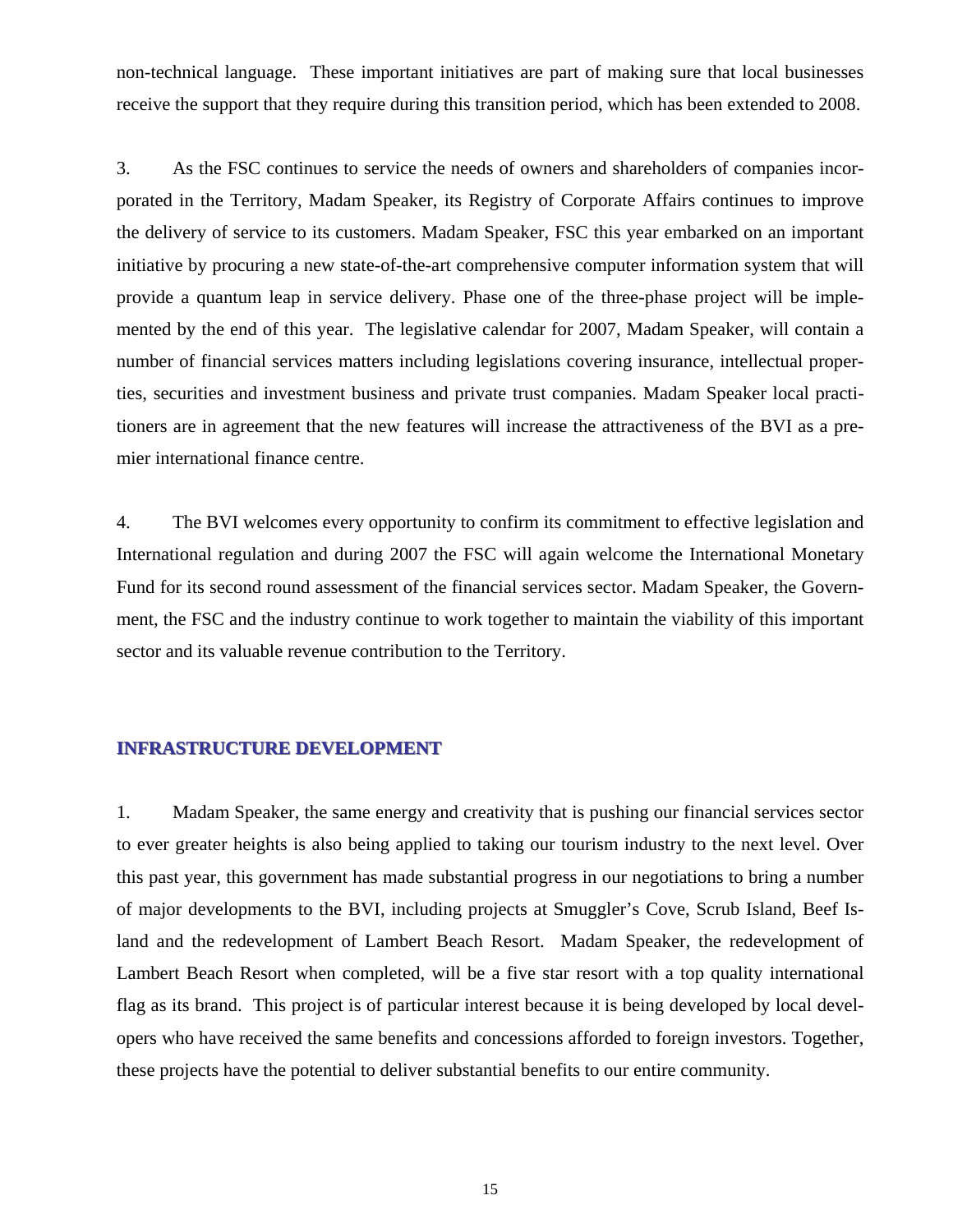2. First, these will be large construction projects, which will mean jobs and contracts for local companies. Second, once the resorts are up and running, it will mean new work opportunities at all levels of the tourism industry. Third, these new hotels will require a wide range of services including maintenance, IT support, food and beverages and other services which can be supplied by local companies. Perhaps most importantly, these new resorts will allow the BVI to remain competitive in our rapidly changing region and tourism market. Madam Speaker, it is important for the people of the BVI to know that over the past several years, almost every major destination in the Caribbean has built new resort facilities – Antigua, Anguilla, the Bahamas, Bermuda, Nevis, St. Lucia, Turks and Caicos – all have new high-end resorts. If we here in the BVI Madam Speaker, choose not to allow new developments on our shores, then not only will we lose out on the benefits I listed a moment ago, but we may also soon find that more and more of the tourism market in our region will wind up on our competitors' shores. Inevitably, that loss of competitiveness will mean real harm to our people, less revenue for Government services, fewer business and job opportunities, and a lower standard of living. That is why this Government has made the policy decision to promote development. However, we do so fully aware of the fact that for development to be a blessing and not a curse for our community, it must be done responsibly. That means getting input from the community. That is why we have held numerous public meetings on these projects and plan to hold more.

3. Madam Speaker, the people of the BVI should know, as the Chief Minister has said publicly on many occasions, that no decision will be taken about these projects until the people are consulted. Responsible development also means ensuring that the benefits are shared throughout the community. Therefore Madam Speaker, we are negotiating hard to ensure that business and job opportunities are guaranteed for local people at all levels and that contracts are awarded to local companies first. Madam Speaker, responsible development means taking care to ensure that environmental impacts are kept to an absolute minimum. In this budget, we have allocated resources to ensure our ability to execute the highest quality Environmental Impact Studies and reviews before any development is undertaken.

4. Madam Speaker, it is our intention to propose and pass new environmental legislation this coming year that will enshrine in law our commitment to protect the environment. By taking these steps, Madam Speaker, we are confident that we can make development work for our Territory and in doing so, ensure opportunity and growth for the long-term. Madam Speaker, taken together,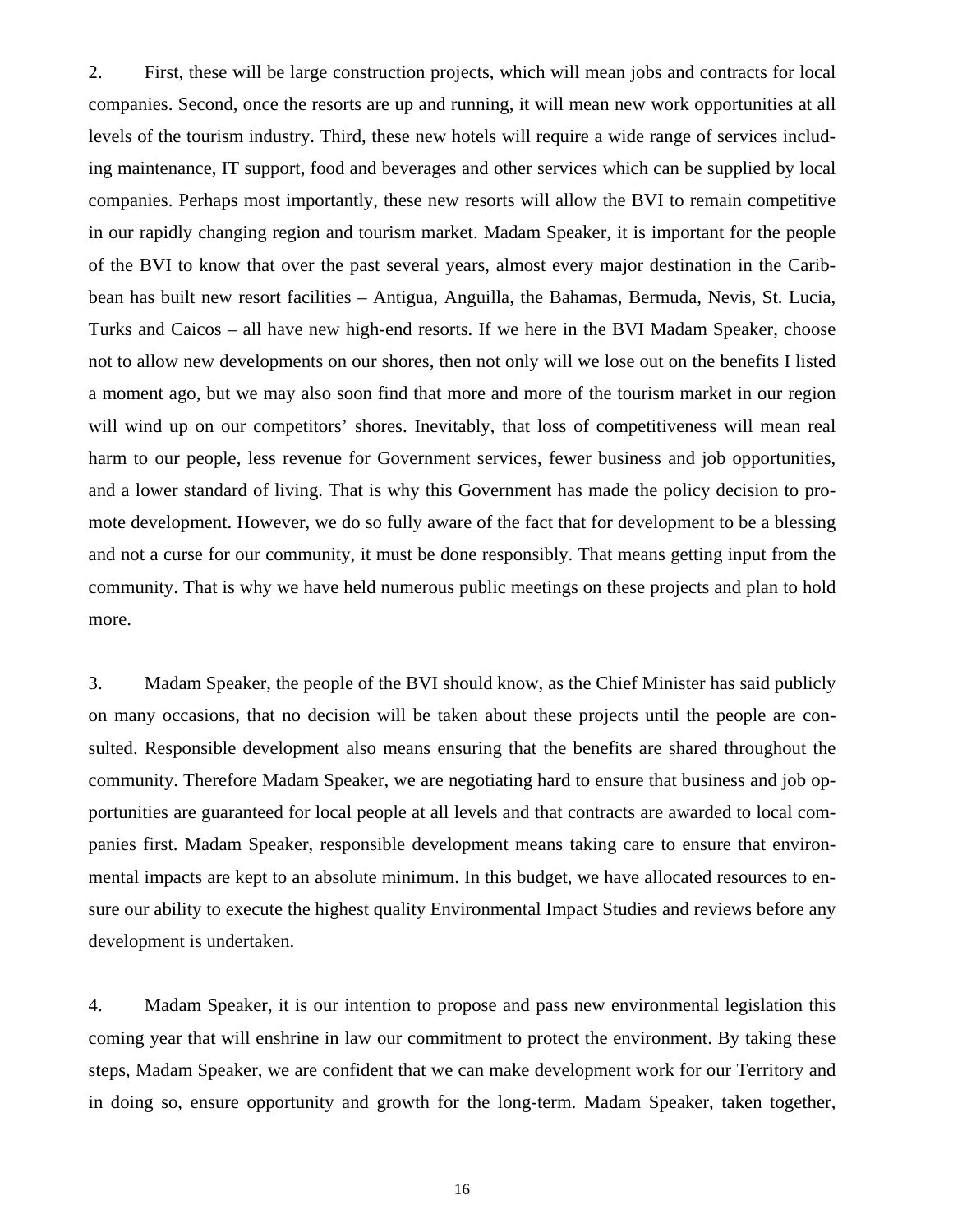these pro-growth policies, our commitment to financial responsibility, our plans for strengthening the physical infrastructure, our programmes to promote economic diversification and our vision for strengthening the twin pillars, all of these will lead to an economy that can continue to expand annually. Yet, this Government does not see economic growth as a goal unto itself.

#### **GDP**

1. Yes, the Territory's GDP is rising and by the end of 2006 the GDP will be US\$1.008 billion and that is a good thing; and our debt is falling and that too is a good thing; and we have a surplus and that is a very good thing. However, none of these statistics or numbers has any true value unless the people of the BVI are feeling that their own well-being is improving. On this point, there is surely more work that can and must be done. It is no secret that over the past several years, the cost of living in the BVI has gone up substantially. There are a number of reasons for this, only some of which can be controlled by this Government. Among these reasons is the rising cost of fuel, inflation in the United States, as well as the influx of new money into our Territory from the growing tourism and financial services industries. Collectively, Madam Speaker this rising cost of living represents a real challenge for our people, and so in this budget, we are taking strong measures to provide meaningful relief for the people of the BVI.

2. First, I am announcing today the expansion of our tax-relief efforts. Starting in fiscal 2007, we will increase the tax-exemption level from \$7,500 to \$10,000. This means that taxation will only begin after the individual has earned his or her first \$10,000 income. Madam Speaker, this move will have a direct, immediate and sizable impact for our families, it will mean more dollars staying in our people's pockets, money that they can use to cover their necessities – food, fuel, housing, education. That is a critical priority for this Government.

3. Second, I am announcing today two steps aimed at lowering prices on goods sold at businesses. The first step will be to institute in the coming year a two-tier duty system that will allow businesses to bring in goods from abroad at a discounted rate, thus allowing them to pass the savings on to consumers. The second step will be a special duty reduction on construction materials including cement, aggregate and steel. Again, this will allow savings to be passed on to consumers in the form of lower prices.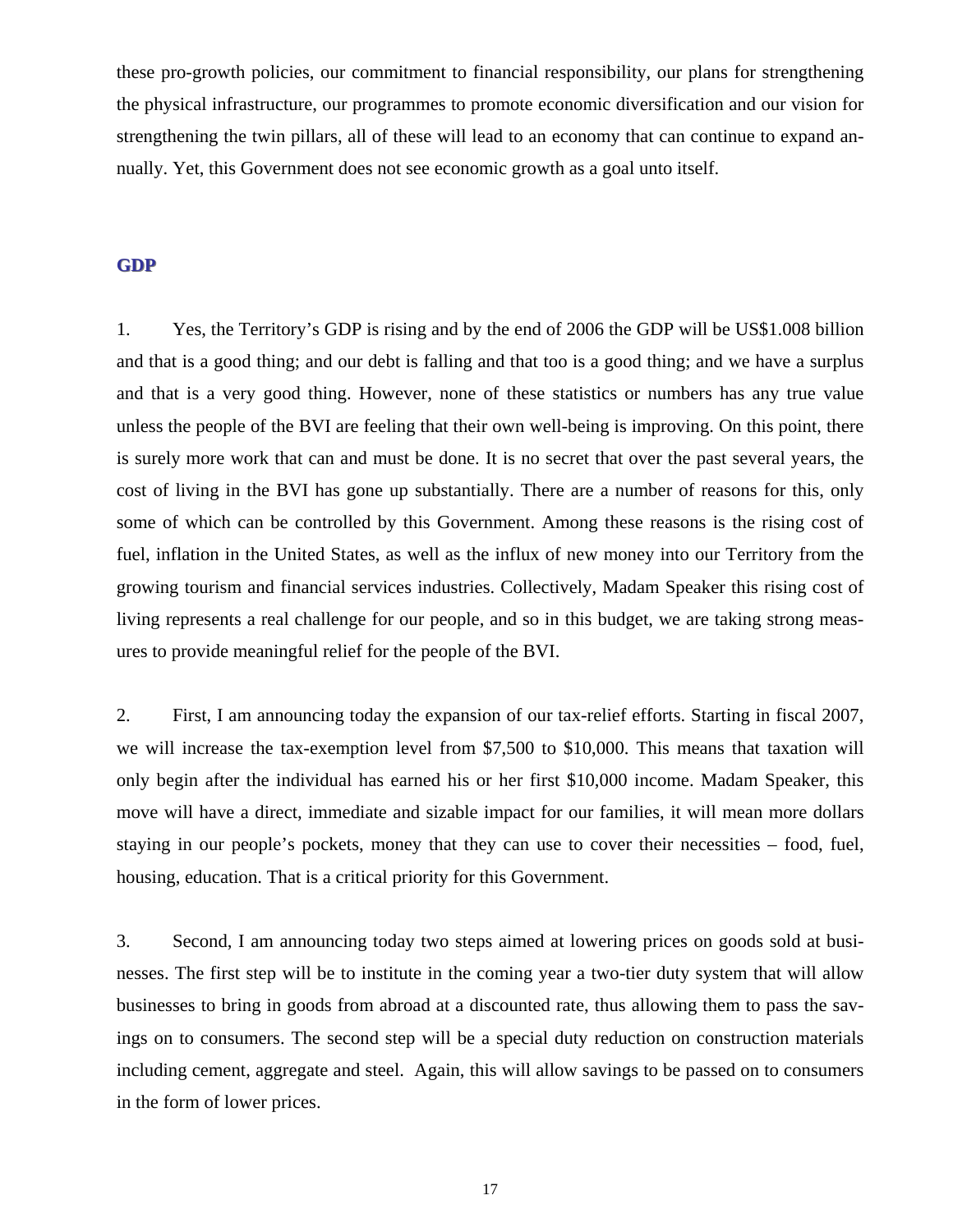4. Madam Speaker, these steps should provide fast and effective relief to our people who are crying out for help with rising prices. But we have no intention of resting on this issue. We will monitor the situation closely. I am announcing today the establishment of a special Cost of Living Committee under the Ministry of Finance which will be specifically tasked with keeping a careful eye on this issue and constantly seeking tools to keep costs in check and to make sure that our citizens are not being harmed by rising prices. Madam Speaker, our businesses have no greater supporter than this Government. But as supportive as we are of business, we will not tolerate for even one moment price gouging or any other anti-consumer practice.

5. Business owners have a responsibility to the community to provide quality products and services and to do so at a fair price, which allows them to make a profit but does not lead to excessive profit. Madam Speaker, while there is no magic formula for determining when profits become excessive, simple common sense and common decency can serve as a powerful rule of thumb.

#### **HEALTHCARE**

1. Madam Speaker, this Government believes in the free market. And we do not wish to intervene in private enterprise. However, we will not stand by silent and allow consumers to be taken advantage of. In all these ways, Madam Speaker, we are going to fight to ensure that the rising cost of living is kept in check and that the quality of life for the people of the BVI is maintained. But beyond these measures, the most important thing this Government can do to raise the quality of life in the BVI is to maintain our focus on the second element of our three-tiered vision: Strengthening the Social Infrastructure.

2. Madam Speaker, let me begin with the critical area of healthcare. Over the past three years, this Government has steadily increased spending on our healthcare system throughout the Territory to ensure that primary care, the assistance you get when you visit your nearest clinic, is of the highest quality. This budget is no exception. We will increase spending on these basic services because we know that by ensuring quality care when people first go to see their doctor, we can improve health outcomes and reduce the need for more expensive emergency care. At the same time, we are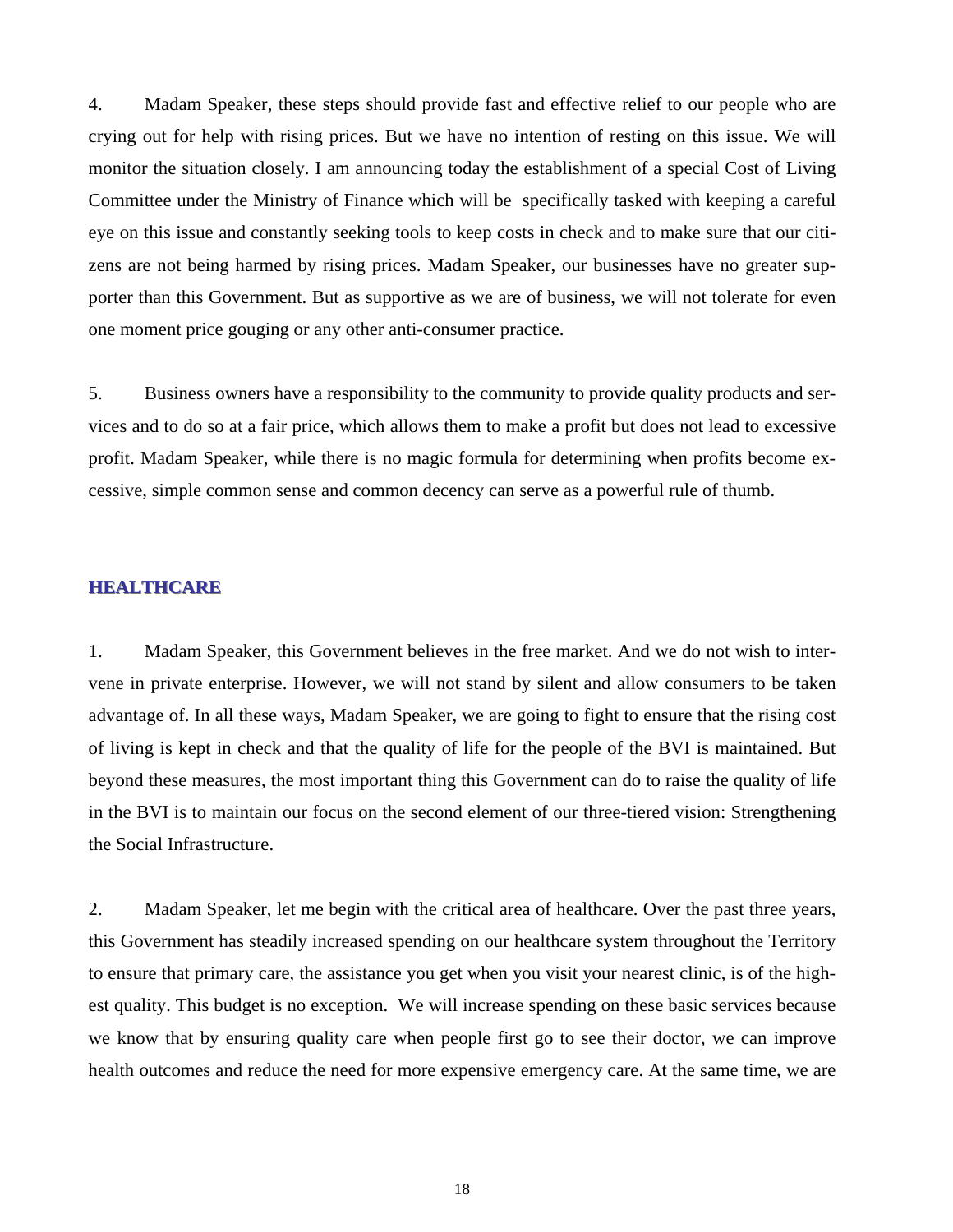also looking to the future to ensure that the full range of our people's healthcare needs can be met here in the Territory.

3. Madam Speaker, the hospital annex is now operational, with an impressive new emergency room facility that is providing critical care for our people. Along with the new emergency helicopter system, we will be able to ensure that no matter where you live, all the people of the BVI can enjoy the peace of mind that comes with knowing that should it be required, emergency medical care will be accessible. We are also in the process of finalizing plans for the construction of the new 128-bed hospital. This budget includes the necessary capital allocations to get this work underway in the early months of 2007, with the firm intention of having the new hospital up and running by the end of 2009.

4. And perhaps most importantly, over this past year work commenced to develop the new National Health Insurance scheme. This ambitious project, which will provide quality healthcare coverage to every person in the Territory, will represent a great leap forward for our Territory. Madam Speaker, this project is close to the heart of this Government, in particular our leader the Chief Minister. 2007 will be a year of significant progress on this work and it is our firm intention of rolling the plan for this programme out by the third quarter of 2007. In addition to these efforts to ensure that our people have access to the best possible care when they get sick, we are also working to ensure that we are doing what is possible to keep people healthy and to prevent illness from taking hold.

5. Later this year, this Honourable House will take the historic step of passing comprehensive anti-tobacco legislation that has the potential of reducing the terrible health costs associated with smoking and with second-hand smoke. In addition, Madam Speaker, we are continuing our efforts to fight the battle of HIV/AIDS. In this vein, I am pleased to announce that from tomorrow through Friday of this week (8-10 November), the Sixth Annual Pan Caribbean Partnership against HIV/ AIDS (PANCAP) meeting will be held right here in the British Virgin Islands. Madam Speaker, we are also working to ensure that citizens of all ages have access to facilities that encourage a healthy lifestyle. This includes our plans to open the expanded Queen Elizabeth II Park, which will serve as a much needed green and open area where members of our community can gather and get much needed exercise. For our seniors, we plan to commence construction of a Home for the Elderly in the middle of the coming year. The home will be built at Spooner's Estate and will be designed to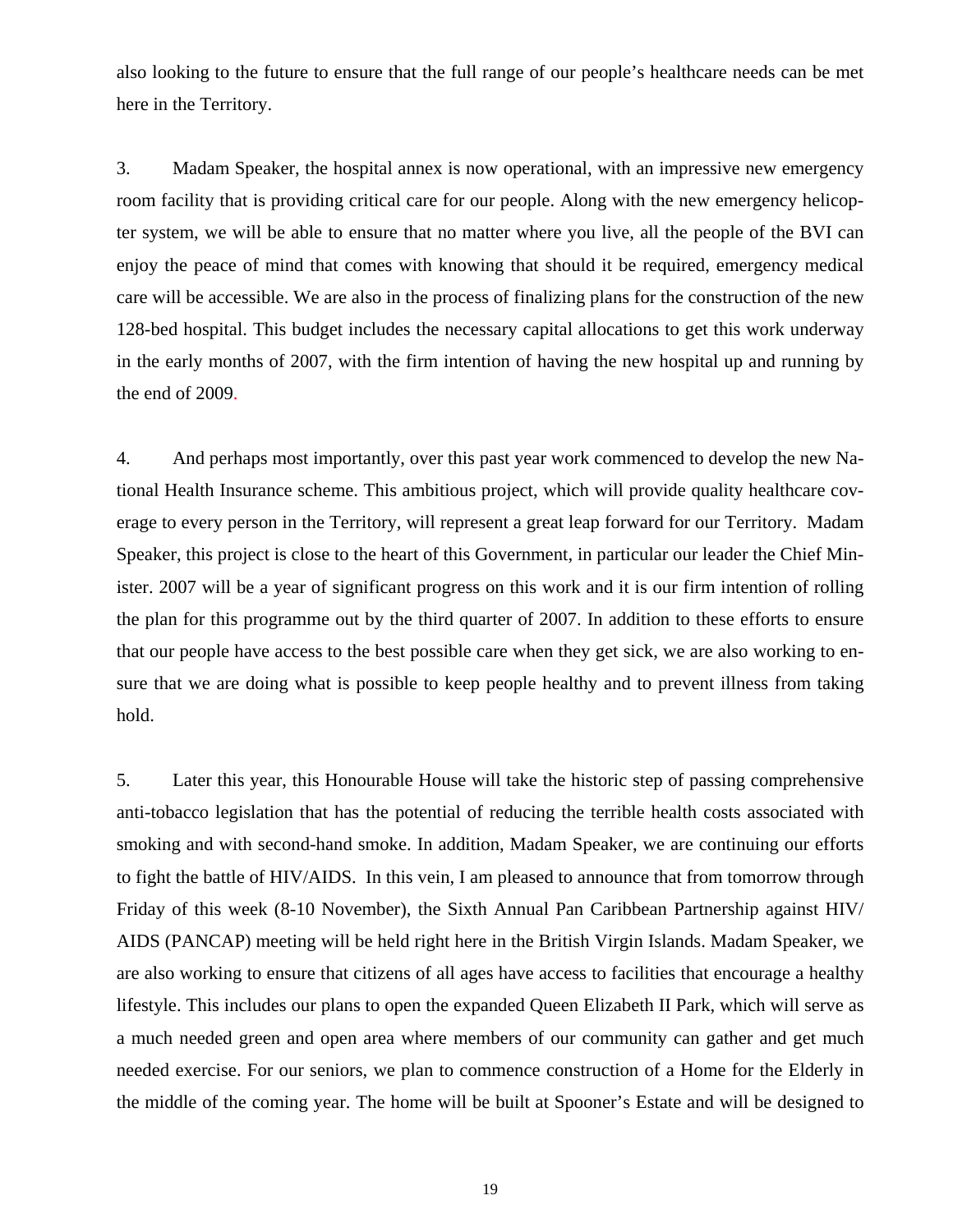promote active and healthy lifestyles.

6. Madam Speaker, our fight to protect children in this community from the occurrences and effects of child abuse continues, and we are determined to win. Statistics show that there are children still living in abusive homes and are violated both physically and mentally included sexual abuse. This cannot continue. That is why this Government is supporting initiatives put forward through the Social Development Department for enhancing parenting skills, marital relationships and similar programmes under its community education outreach. These educational sessions provide the methods for addressing and resolving conflict within the home. The Social Development Department has also opened the way for training of mentors: members of our community who voluntarily agree to connect with young people who are disenfranchised. These children will have a chance to connect in secure relationships with a big brother or a big sister.

7. Madam Speaker, we continue to bring attention to the violence against women in the home through our Office of Gender Affairs. This is not a work relegated only to the Gender Affairs Office. Madam Speaker our community must decide whether these acts of violence will be permitted and take a stand. Statistics show that women continue to outweigh male as victims of domestic violence. This Government will continue to provide the necessary support to the various agencies and through legislation to reduce the instances of abuse in our community.

8. Madam Speaker, we are also taking steps to ensure that we maintain a hygienic and healthful environment. As part of this work, I am pleased to announce that I will witness the final stage of the construction of the much anticipated solid waste incinerator plant in early December. The incinerator will de delivered to the BVI early in 2007 with operations to begin soon thereafter.

#### **EDUCATION EDUCATION**

1. Madam Speaker, as we work to improve the health and physical well-being of our people, we are also maintaining our focus on the other great social challenge we face: providing a worldclass education for our people. Madam Speaker, when the history of this Government is one day written, I believe that a number of accomplishments will stand out. But none will be remembered as favorably as the work we have done in the field of education.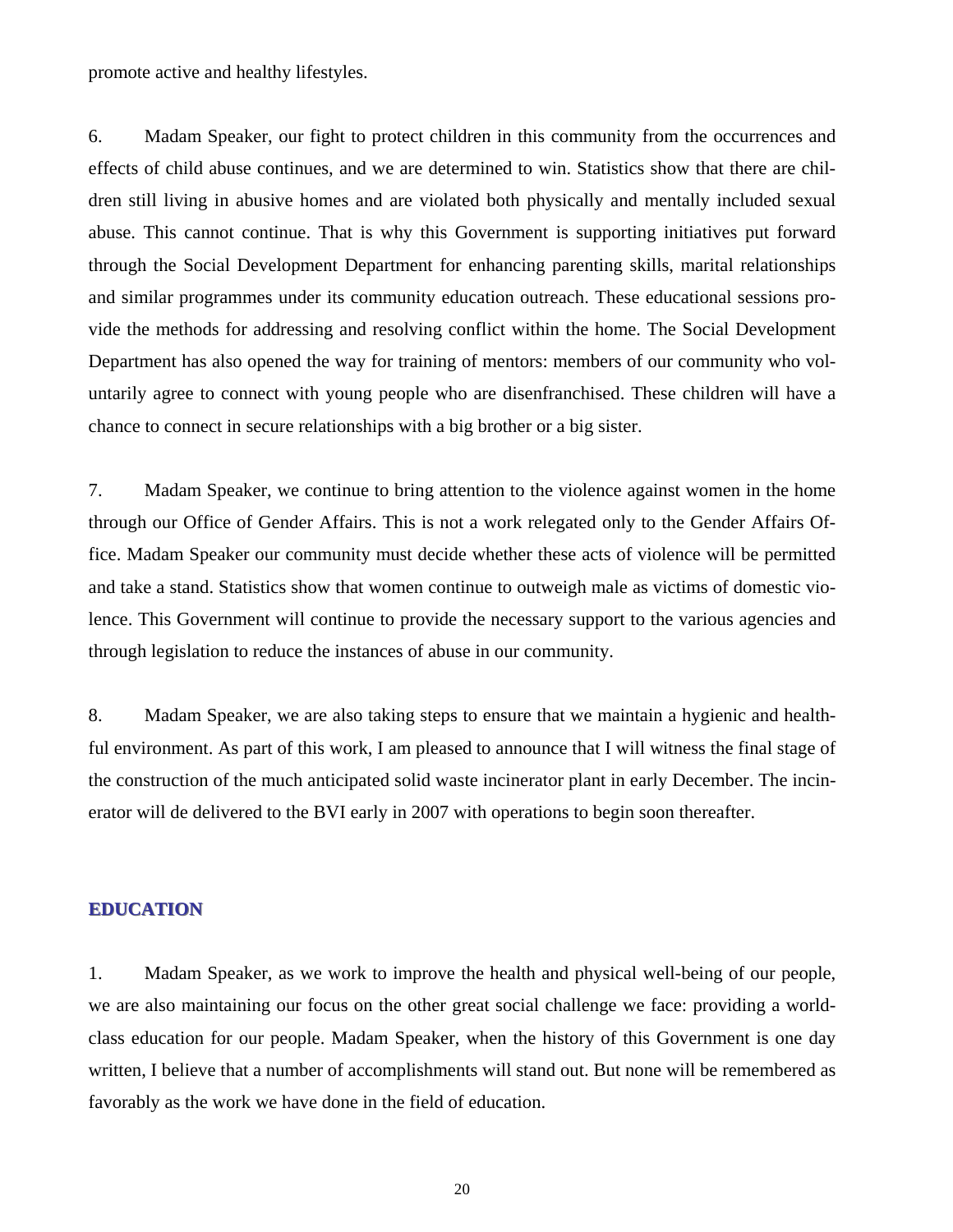2. Just look at the record of the past several years. We have created the Department of Youth Affairs and Sports, which is having a huge positive impact on young people from every part of the community. We have put new computers in almost every classroom in the BVI and in this Budget we have allocated another \$586,000 for this project. We have repaired existing school facilities and begun design woks on much needed new facilities, including the new High School, which will have its ground breaking in the coming month. We have started the extraordinarily successful technical/ vocational programme at the College. We have increased scholarship funding by 50% for students studying abroad, and we have taken the historic step of making studies at HLSCC tuition free for all qualified BVIslanders.

3. Madam Speaker, this is a wonderful record of accomplishment and one that we are very proud of. But there is still more we plan to do. Over the coming year, the National Curriculum Project will move into a full implementation phase, impacting the course of study at all educational levels. We will expand the technical/vocational programme at the College so that more interested persons will be able to participate and we will provide more resources to make sure that our teachers have the tools they need to help our young people achieve. Madam Speaker, building a truly world-class educational system is a labour of love for this Government and this budget reflects that commitment by once again increasing spending in this area, the fourth year in a row that we are doing so.

4. Madam Speaker, it is through these strategic investments we are building a stronger social infrastructure in the BVI. We are building a community where every young person has the opportunity to learn and realize their God-given potential; a community in which every person regardless of income has access to quality healthcare and services; a community in which no person is left behind and in which anyone who happens to stumble and fall will be given a hand up.

#### **BVI PRIDE BVI PRIDE**

1. That brings me, Madam Speaker, to the third part of this Government's vision and that is building BVI Pride. Madam Speaker, our leader, the Chief Minister, has spoken on this point many times in the past. He has spoken of our shared belief that here in the BVI, we can accomplish any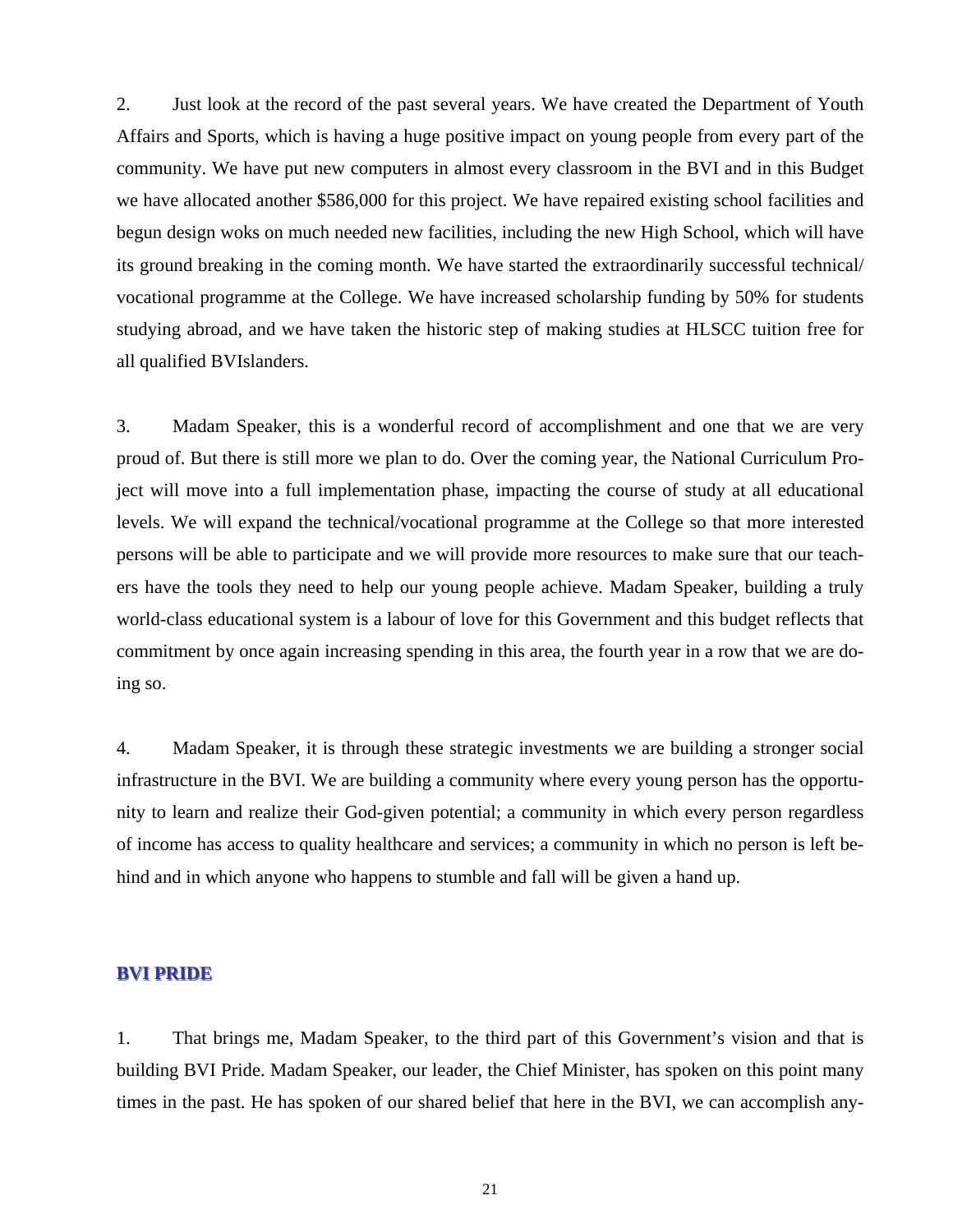thing we set our minds to. This budget reflects that belief.

2. Madam Speaker, we are investing an additional \$575,000.00 to complete the Athletic Track so that it can receive Class I certification from the International Association of Athletics Federation, which would enable the BVI to host invitational athletic meets because we believe that our BVI athletes can excel on the global level. We are investing \$1.2 million to acquire Category 1 shipping status because we believe that here in the BVI our maritime industry can be a world-leader, and Madam Speaker, we are making an additional investment of \$500,000.00 in the city of Road Town because we believe that the BVI deserves a Capital that is worthy of our people.

3. Madam Speaker, while we are surely investing resources to create structures that can promote BVI Pride, the truth is that pride is not something that can be purchased with money. Pride is not a line item in a budget. There is no Department of Pride in the BVI. BVI Pride is something that must come from within us all. It is the feeling of pleasure we get when we see one of our fellow BVIslander succeeding on the local or international stage. It is the feeling of responsibility we feel to care for one another and to keep our community strong. It is the encouragement we provide our young people when we tell them to dream big dreams and to have the courage to pursue their highest aspirations.

4. Madam Speaker, this is an exciting moment in the life of the Territory and our people. Today, our economy is stronger than it has ever been before. Our Government's finances are in better shape than they have ever been before. Our surplus is larger than it has ever been before. Our debt is lower than it has ever been before, and our people have opportunities that are larger and more promising than any we have seen before. Yet even in realizing the full potential of this moment it will require a shared effort. We must come together as a Territory and we must support one another, Madam Speaker we must stand by one another, and we must never stop believing in our ability to accomplish great things. That has been the vision of this Government since the day we took office. That is the vision that has inspired us and given us strength even in the most difficult and critical days. That is the vision that has informed the development of this and past budgets. And that is the vision that shall carry us forward for as long as the people of this Territory honour us with their trust.

5. Madam Speaker, this Government has made a pledge to do everything in its power to defeat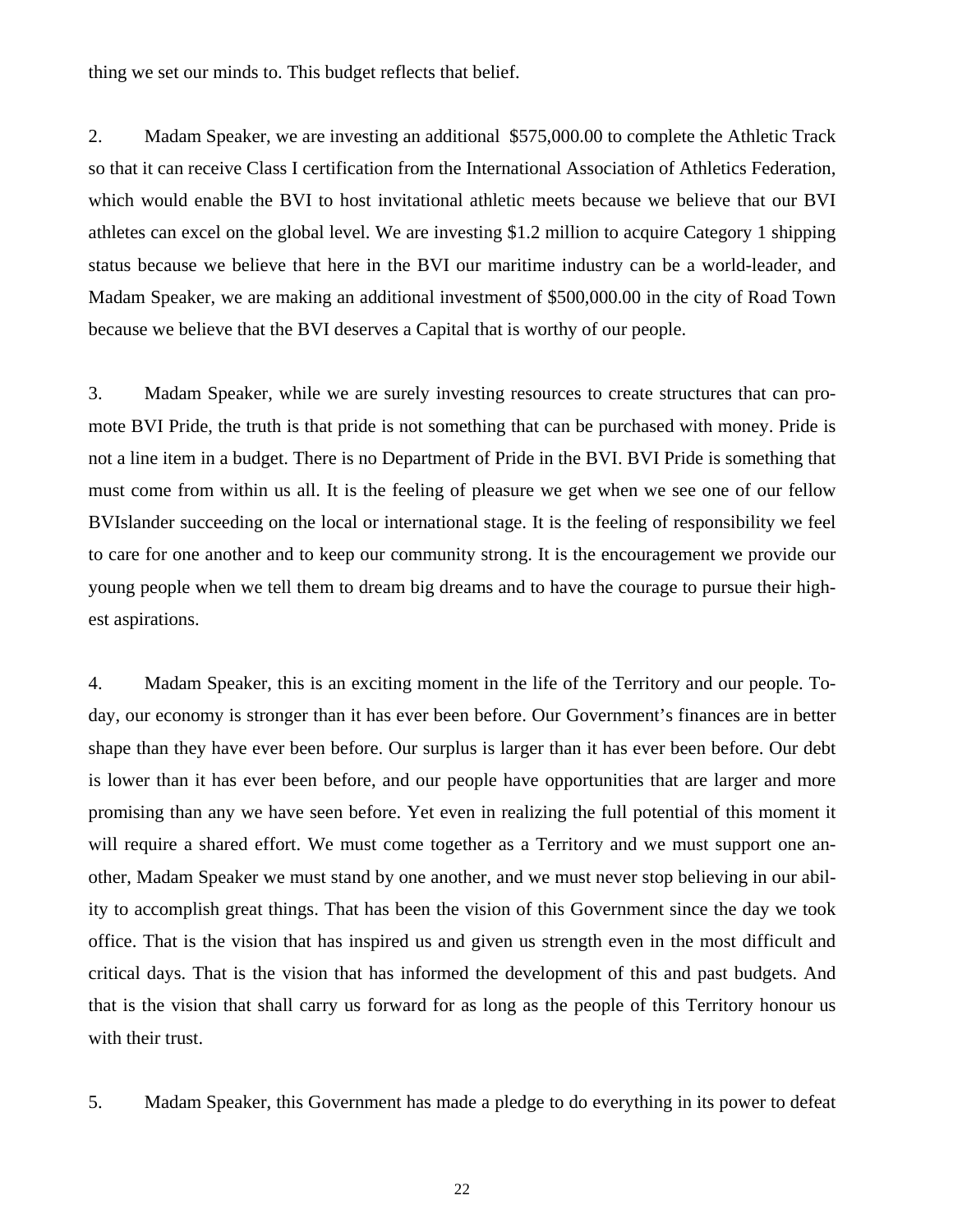criminal behavior in the BVI and we will do so. This Government Madam Speaker will continue to do all in its power to support and give the police department the resources they need to help eradicate the criminal element that is attempting to establish a foothold in our Territory. We will continue to look favourably and carefully at reasonable budget requests by the RVIPF. We have seen the benefits of this government's previous financial support of the RVIPF. Let the people and police of the BVI have no doubt: that this Government will spare no effort, no expense and no resource to fight and win the war on crime that is attempting to overtake our beloved BVI. Despite these things Madam Speaker, all the efforts of the Government and the RVIPF will be for naught if the public at large does not do its part. We have to repose confidence in our police force and be willing to help in the defense of our war on crime.

#### **ACKNOWLEDGEMENTS ACKNOWLEDGEMENTS**

1. Let me close Madam Speaker, with a word of thanks to those who have made this budget possible. First and foremost, let me express my sincere gratitude to our dedicated members of the public service, beginning with His Excellency, The Governor; The Deputy Governor; officers of all ranks, both junior and senior; the Attorney General and his staff, the Public Works Department in its capacity as executing agent for works; the various statutory boards and their staffs; and of course, the Financial Secretary and his staff at the Ministry of Finance.

2. Madam Speaker, on behalf of this government and the people of the BVI, I would like to also extend our thanks to the UK government and its agencies, notably, the Foreign & Commonwealth Office, and the Department For International Development; the Caribbean Development Bank, the European Investment Bank, the United Nations Development Program; the European Union; the Commonwealth Fund for Technical Co-operation; the United States Agency for International Development; the Canadian Agency for International Development; the Organization of Eastern Caribbean States, and the Caribbean Community (CARICOM), for their various forms of support. My gratitude is also expressed to our local institutions: the Social Security Board, Banco Popular de Puerto Rico, Scotiabank (BVI) Ltd, First Caribbean Bank, The Development Bank of the Virgin Islands, Ltd; and First Bank, for their sustained commitment to the welfare of our community.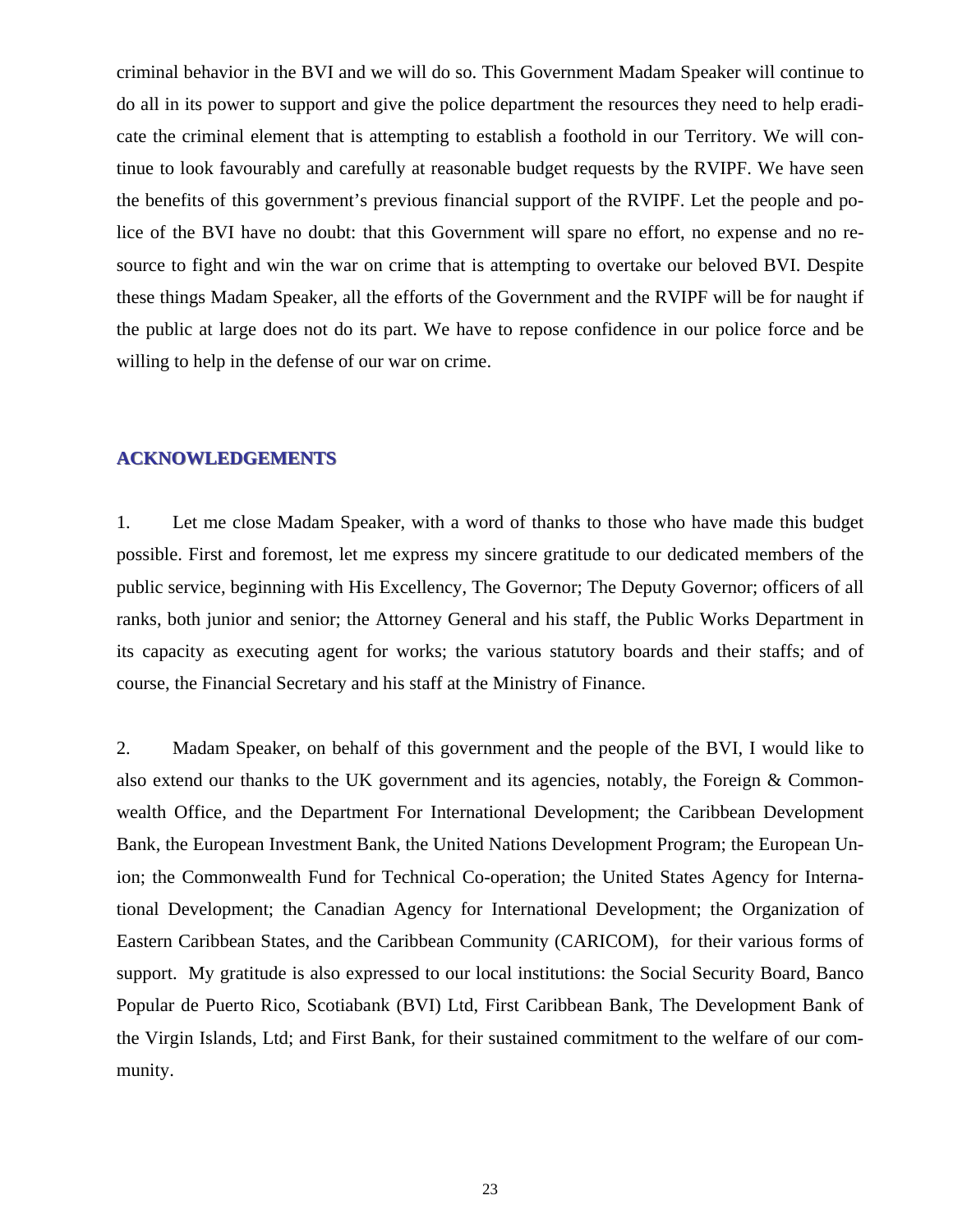3. Madam Speaker: I would like to thank my colleagues in Government who have worked so hard and in particular to our leader the Chief Minister whose vision has guided us to this day. In addition Madam Speaker, I would like to thank my colleagues on the other side of the isle for keeping us on our toes and assisting us in accomplishing so much for the people of this Territory. Madam Speaker I must also thank you and your staff for a job well done with dignity and respect at all times.

4. Finally, Madam Speaker, and most importantly, I would like to thank the people of the BVI. Every citizen and resident who abides by the law, works hard, contributes to our community, loves their children, prays to God and seeks to do right by his fellow man, every one of them no matter their position, rank or title, are the true leaders of this Territory and it is in their name, Madam Speaker, that I now humbly present this Government's 2007 Budget, and commit before this Honourable House, the Bill for its second reading.

5. I look forward to the coming weeks where Honourable Members will debate its provisions in committee.

#### **I THANK YOU.**